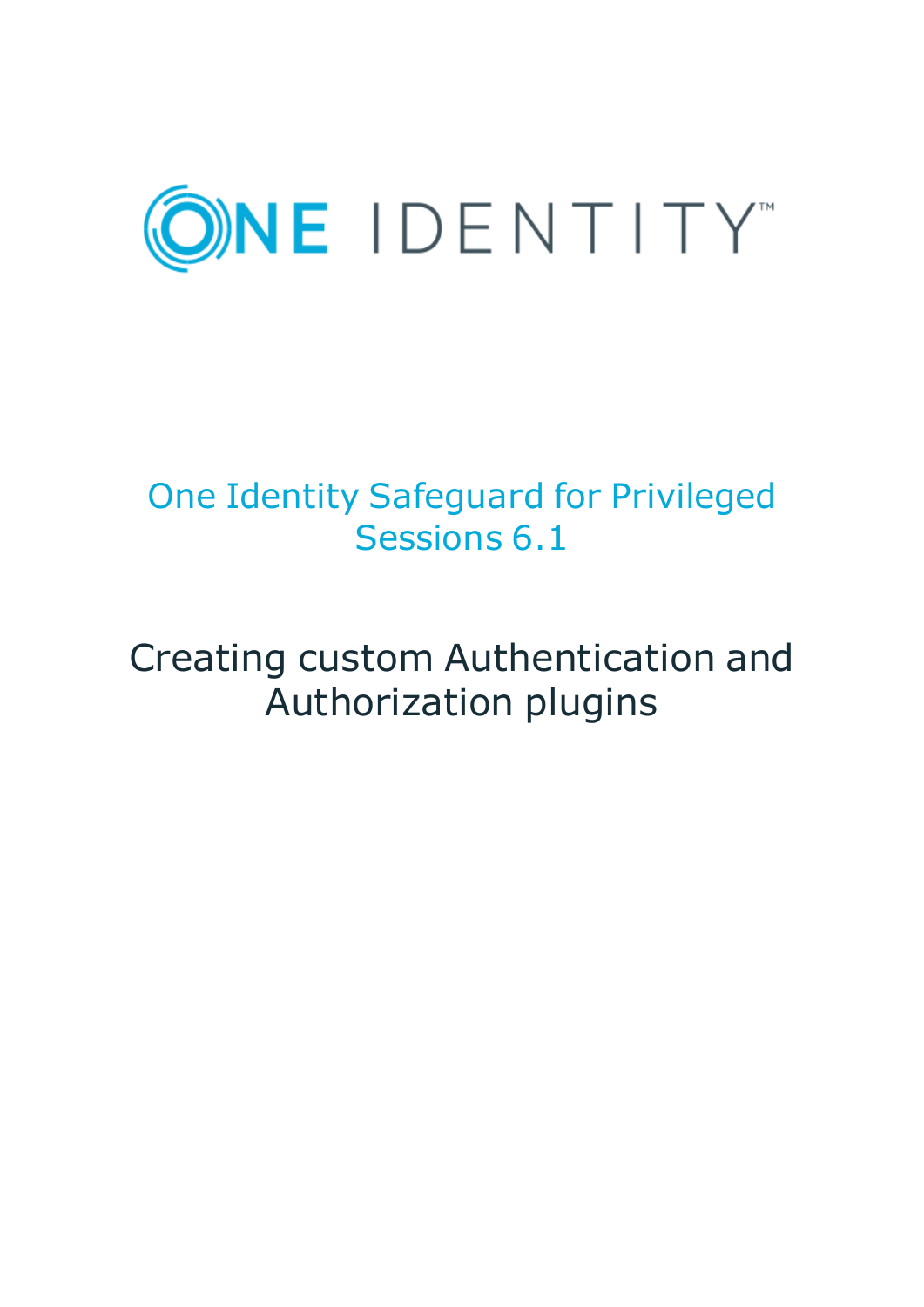#### **Copyright 2019 One Identity LLC.**

#### **ALL RIGHTS RESERVED.**

This guide contains proprietary information protected by copyright. The software described in this guide is furnished under a software license or nondisclosure agreement. This software may be used or copied only in accordance with the terms of the applicable agreement. No part of this guide may be reproduced or transmitted in any form or by any means, electronic or mechanical, including photocopying and recording for any purpose other than the purchaser's personal use without the written permission of One Identity LLC .

The information in this document is provided in connection with One Identity products. No license, express or implied, by estoppel or otherwise, to any intellectual property right is granted by this document or in connection with the sale of One Identity LLC products. EXCEPT AS SET FORTH IN THE TERMS AND CONDITIONS AS SPECIFIED IN THE LICENSE AGREEMENT FOR THIS PRODUCT, ONE IDENTITY ASSUMES NO LIABILITY WHATSOEVER AND DISCLAIMS ANY EXPRESS, IMPLIED OR STATUTORY WARRANTY RELATING TO ITS PRODUCTS INCLUDING, BUT NOT LIMITED TO, THE IMPLIED WARRANTY OF MERCHANTABILITY, FITNESS FOR A PARTICULAR PURPOSE, OR NON-INFRINGEMENT. IN NO EVENT SHALL ONE IDENTITY BE LIABLE FOR ANY DIRECT, INDIRECT, CONSEQUENTIAL, PUNITIVE, SPECIAL OR INCIDENTAL DAMAGES (INCLUDING, WITHOUT LIMITATION, DAMAGES FOR LOSS OF PROFITS, BUSINESS INTERRUPTION OR LOSS OF INFORMATION) ARISING OUT OF THE USE OR INABILITY TO USE THIS DOCUMENT, EVEN IF ONE IDENTITY HAS BEEN ADVISED OF THE POSSIBILITY OF SUCH DAMAGES. One Identity makes no representations or warranties with respect to the accuracy or completeness of the contents of this document and reserves the right to make changes to specifications and product descriptions at any time without notice. One Identity does not make any commitment to update the information contained in this document.

If you have any questions regarding your potential use of this material, contact:

One Identity LLC. Attn: LEGAL Dept 4 Polaris Way Aliso Viejo, CA 92656

Refer to our Web site ([http://www.OneIdentity.com](http://www.oneidentity.com/)) for regional and international office information.

#### **Patents**

One Identity is proud of our advanced technology. Patents and pending patents may apply to this product. For the most current information about applicable patents for this product, please visit our website at [http://www.OneIdentity.com/legal/patents.aspx](http://www.oneidentity.com/legal/patents.aspx).

#### **Trademarks**

One Identity and the One Identity logo are trademarks and registered trademarks of One Identity LLC. in the U.S.A. and other countries. For a complete list of One Identity trademarks, please visit our website at [www.OneIdentity.com/legal](http://www.oneidentity.com/legal). All other trademarks are the property of their respective owners.

#### **Legend**

**WARNING: A WARNING icon highlights a potential risk of bodily injury or property damage, for which industry-standard safety precautions are advised. This icon is often associated with electrical hazards related to hardware.**

**CAUTION: A CAUTION icon indicates potential damage to hardware or loss of data if** A **instructions are not followed.**

SPS Creating custom Authentication and Authorization plugins Updated - August 2019 Version - 6.1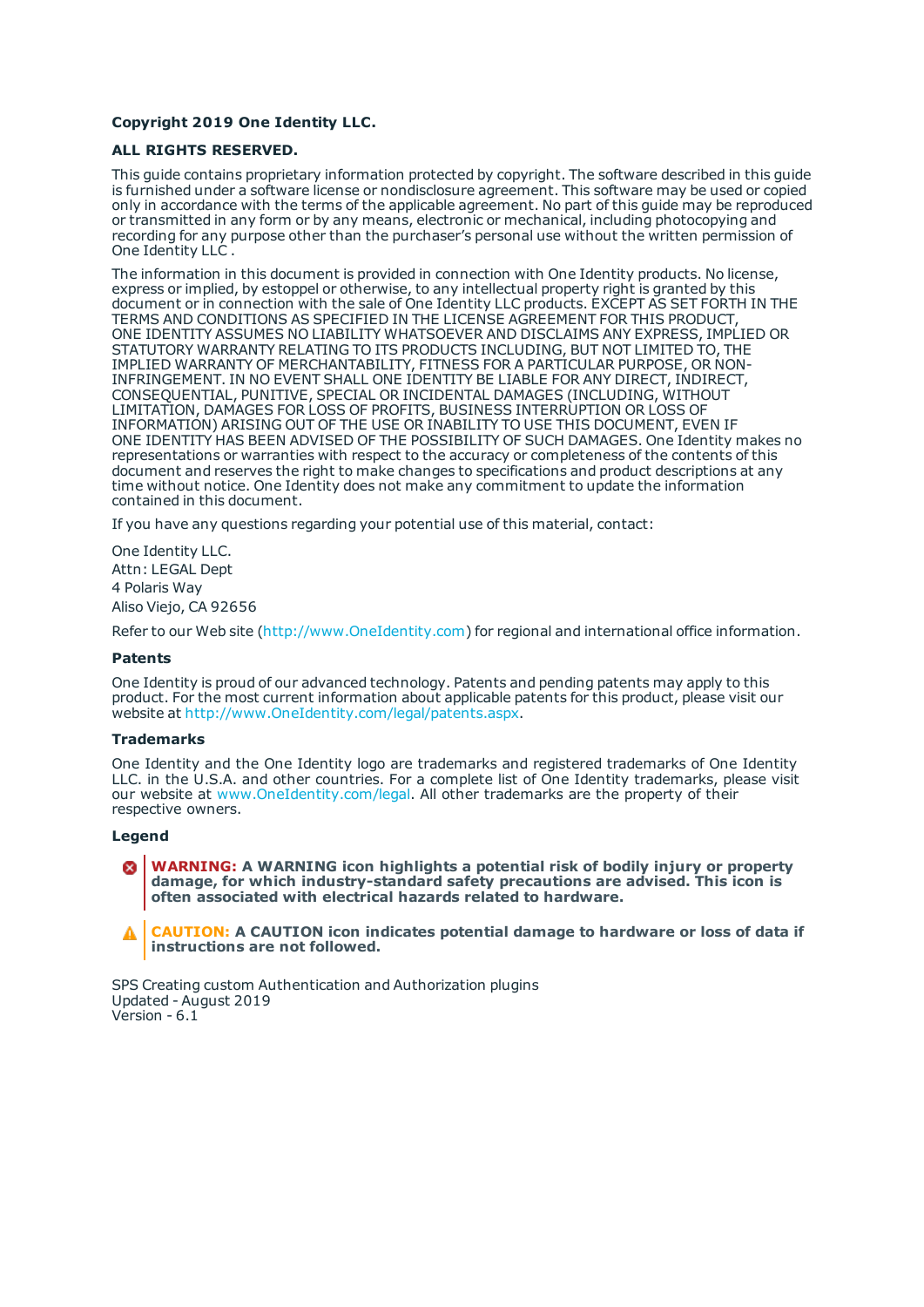### **Contents**

| How the Authentication and Authorization plugin works  5 |  |
|----------------------------------------------------------|--|
|                                                          |  |
|                                                          |  |
|                                                          |  |
|                                                          |  |
|                                                          |  |
|                                                          |  |
|                                                          |  |
|                                                          |  |
|                                                          |  |
|                                                          |  |
|                                                          |  |
|                                                          |  |
|                                                          |  |
|                                                          |  |
|                                                          |  |
|                                                          |  |
|                                                          |  |

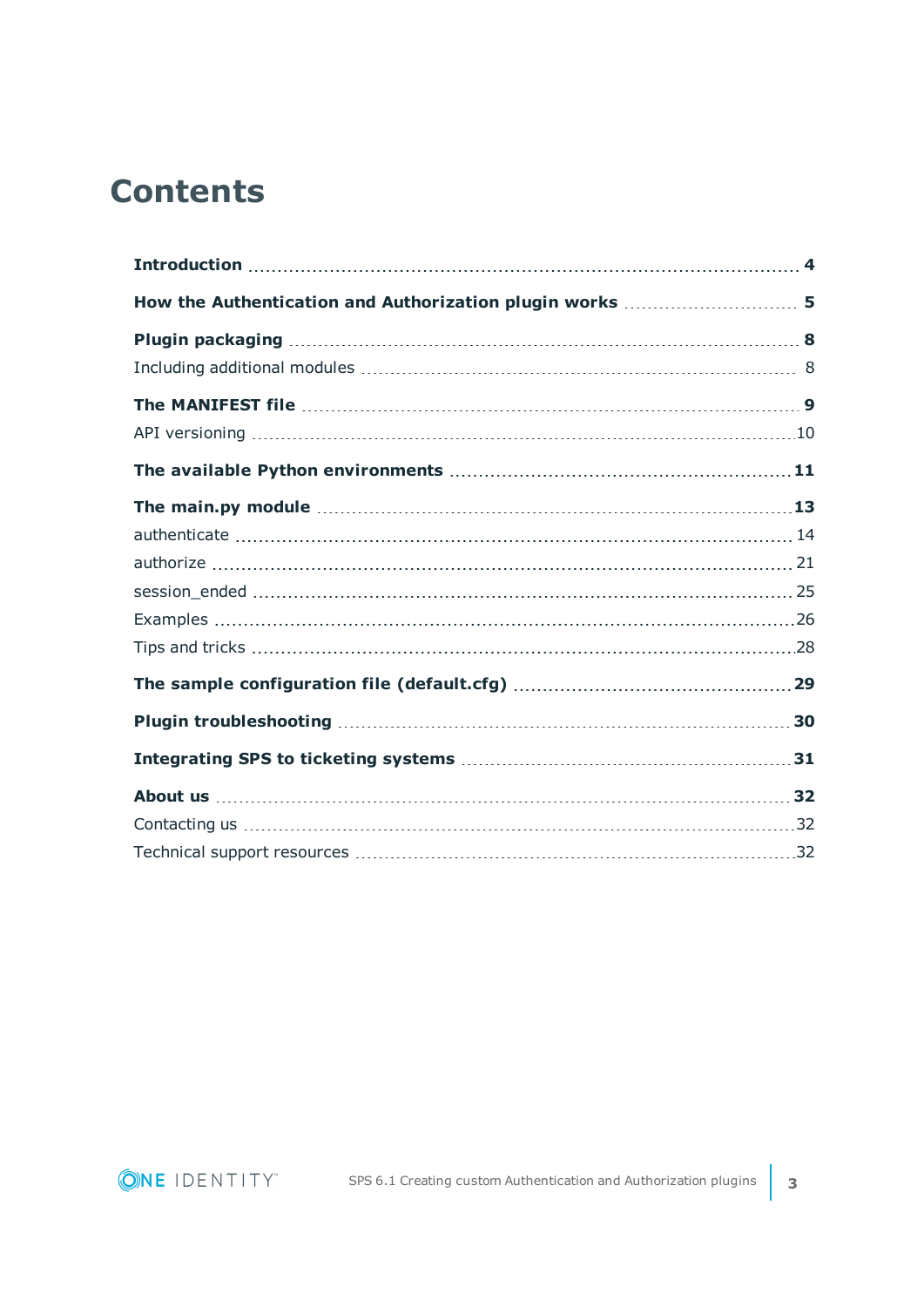### **Introduction**

<span id="page-3-0"></span>The following sections provide an overview on creating custom plugins for One Identity Safeguard for Privileged Sessions (SPS) to authenticate your users to external services in addition to the authentication performed on the target server. For example, such plugins can implement two-factor authentication (2FA) or multi-factor authentication (MFA) methods, or request the user to provide a valid ticket ID for the connection. For details on using an existing plugin, see "Integrating external [authentication](https://support.oneidentity.com/technical-documents/safeguard-for-privileged-sessions/6.1.0/administration-guide/advanced-authentication-and-authorization-techniques/integrating-external-authentication-and-authorization-systems/) and authorization systems" in the [Administration](https://support.oneidentity.com/technical-documents/safeguard-for-privileged-sessions/6.1.0/administration-guide/advanced-authentication-and-authorization-techniques/integrating-external-authentication-and-authorization-systems/) Guide.

This document is a general overview of plugin requirements. If you want to write your own custom plugin, make sure to use the Plugin SDK. For details, see:

oneidentity safeguard sessions plugin sdk (version ==  $1.2.0$ , <https://oneidentity.github.io/safeguard-sessions-plugin-sdk/1.2.0/>

#### **A** CAUTION:

**Using custom plugins in SPS is recommended only if you are familiar with both Python and SPS. Product support applies only to SPS: that is, until the entry point of the Python code and passing the specified arguments to the Python code. One Identity is not responsible for the quality, resource requirements, or any bugs in the Python code, nor any crashes, service outages, or any other damage caused by the improper use of this feature, unless explicitly stated in a contract with One Identity. If you want to create a custom plugin, contact our Support Team for details and instructions.**

Every SPS plugin is a Python module. SPS invokes the module to request the password of the target user. The plugin processes the request, returns the result to SPS and exits. SPS then processes the result.

The backup and restore functionality of SPS handles the uploaded plugins as part of SPS's configuration. You do not need to create separate backups of your plugins.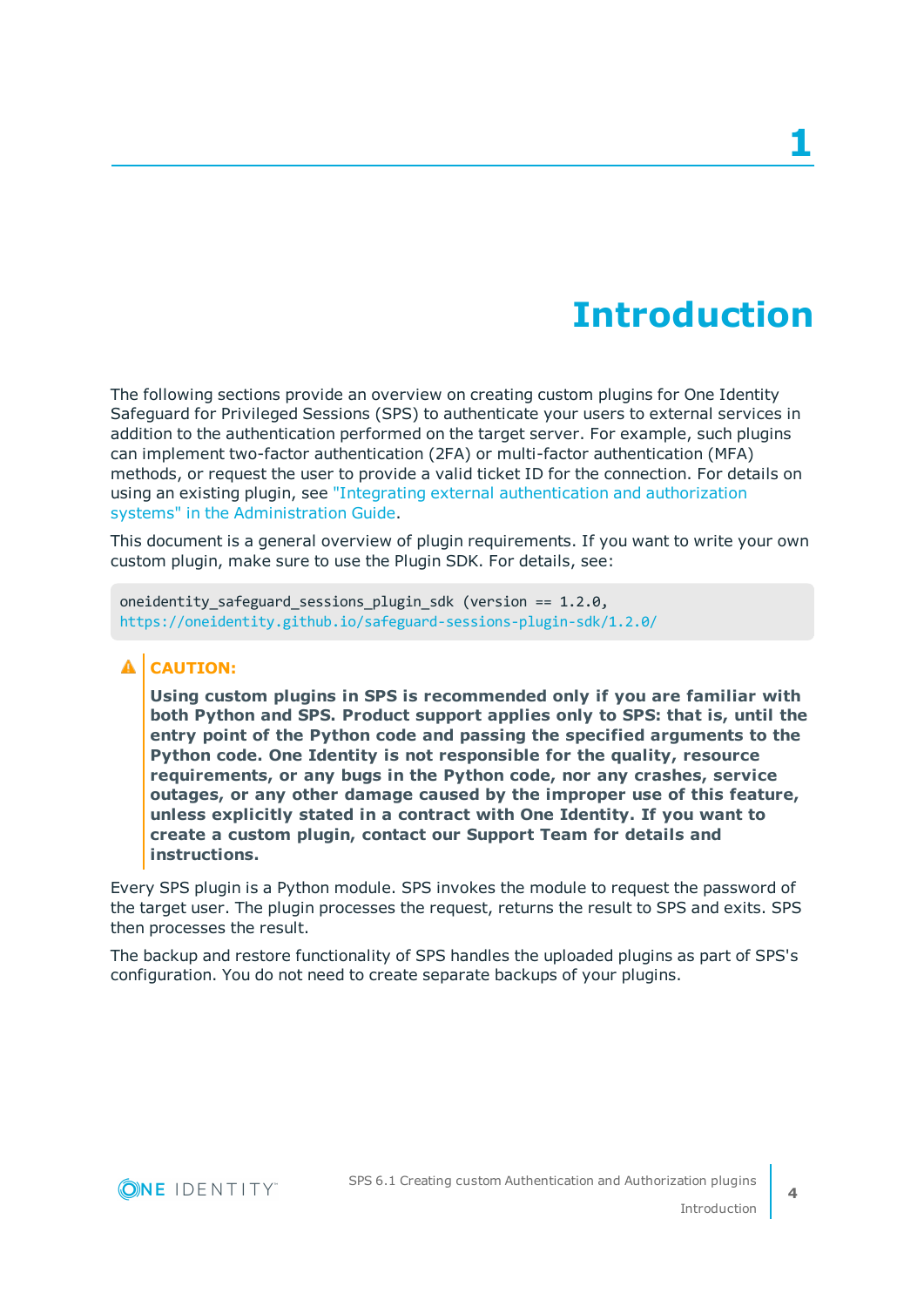# **How the Authentication and Authorization plugin works**

<span id="page-4-0"></span>If a Connection Policy has an Authentication and Authorization plugin (**AA plugin**) configured, One Identity Safeguard for Privileged Sessions (SPS) executes the plugin as the last step of the connection authorization phase. SPS can request the client to perform other types of authentication before executing the plugin. Using an **AA plugin** in a Connection Policy is treated as gateway authentication if:

- the plugin authenticates the user
- $\bullet$  authentication is successful
- the plugin returns the gateway user and gateway groups elements, identifying the user it has authenticated

Other types of gateway authentication will come before authentication by the **AA plugin**, so information from any other type of gateway authentication (for example, the username and usergroups of this authentication) will already be available and therefore can be used by the plugin. If the Authentication and Authorization plugin does perform gateway authentication, you can use a Credential Store as well.

However, for technical reasons, the web-based gateway authentication (that is, authenticating on the SPS web interface if the **Require Gatweay Authentication on the SPS Web Interface** option is selected in the Connection Policy) is performed after the **AA plugin**, so using **AA plugin** and ticking **Require Gateway Authentication on the SPS Web Interface** at the same time is not a valid configuration.

The plugin can interactively request additional information from the client in the SSH, Telnet, and RDP protocols.

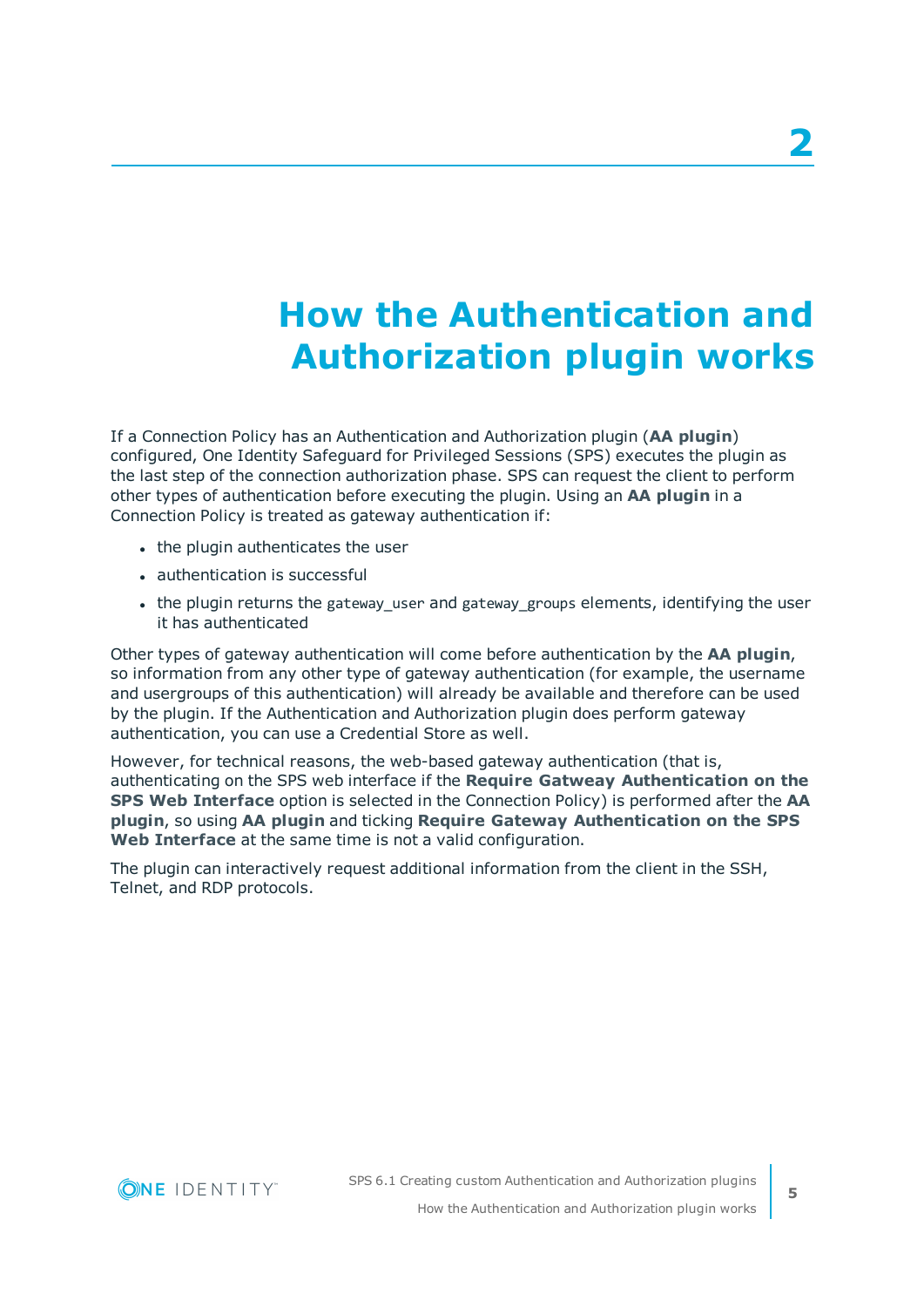6 NOTE: In SPS 5.8, a user's group membership is determined by querying only the relevant groups configured for the connection from the LDAP/AD server, instead of retrieving all groups of a given user.

This may cause problems when using AD/LDAP-based gateway authentication together with an AA plugin. The AA plugin authorize() hook may be called with only a subset of groups as group membership lookup does not consider groups referenced in the AA plugin code.

As a possible workaround, you can add a rule to the channel policy assigned to the connection that never matches (for example, set the **From** address to 0.0.0.0/32), but contains all the gateway groups that the plugin requires. This channel rule will never match, but it will cause SPS to evaluate if a user is a member of those groups, and will make them available for the plugin if so.

Note that only groups queried by SPS are affected. Gateway groups returned by the AA plugin authenticate() hook are passed to the authorize() hook unchanged.

SPS executes the authorize method after the authentication method and any inband gateway authentication or inband destination selection steps. As a result, the authorize method already has access to the IP address of the target server and the remote username (the username used in the server-side connection).

Optionally, the plugin can return the gateway user and gateway groups values. SPS will only update the gateway username and gateway groups fields in the connection database if the plugin returns the gateway user and gateway groups values. The returned gateway user and gateway groups values override any such attributes already available on SPS about the connection (that means that channel policy evaluations will be affected), so make sure that the plugin uses the original values appropriately.

If the plugin returns the gateway user and gateway groups values, you may have to configure an appropriate **Usermapping policy** in the **Connection Policy**. If the plugin returns a gateway user that is different from the remote user, the connection will fail without a usermapping policy. For details on usermapping policies, see ["Configuring](https://support.oneidentity.com/technical-documents/safeguard-for-privileged-sessions/6.1.0/administration-guide/advanced-authentication-and-authorization-techniques/configuring-usermapping-policies/) usermapping policies" in the [Administration](https://support.oneidentity.com/technical-documents/safeguard-for-privileged-sessions/6.1.0/administration-guide/advanced-authentication-and-authorization-techniques/configuring-usermapping-policies/) Guide.

#### **Prerequisites**

- SPS supports Authentication and Authorization plugins in the RDP, SSH, and TELNET protocols.
- In RDP, using an AA plugin together with Network Level Authentication in a Connection Policy has the same limitations as using Network Level Authentication without domain membership. For details, see "Network Level [Authentication](https://support.oneidentity.com/technical-documents/safeguard-for-privileged-sessions/6.1.0/administration-guide/rdp-specific-settings/network-level-authentication-nla-with-one-identity-safeguard-for-privileged-sessions-sps/network-level-authentication-without-domain-membership/) without domain membership" in the [Administration](https://support.oneidentity.com/technical-documents/safeguard-for-privileged-sessions/6.1.0/administration-guide/rdp-specific-settings/network-level-authentication-nla-with-one-identity-safeguard-for-privileged-sessions-sps/network-level-authentication-without-domain-membership/) Guide.
- In RDP, using an AA plugin requires TLS-encrypted RDP connections. For details, see "Enabling [TLS-encryption](https://support.oneidentity.com/technical-documents/safeguard-for-privileged-sessions/6.1.0/administration-guide/rdp-specific-settings/enabling-tls-encryption-for-rdp-connections/) for RDP connections" in the Administration Guide.

Optionally, the plugin can return the gateway user and gateway groups elements. SPS will only update the gateway username and gateway groups fields in the connection database if the plugin returns the gateway\_user and gateway\_groups elements. The returned gateway username and gateway groups override any such attributes already available on SPS about the connection, so make sure that the plugin uses the original values appropriately.

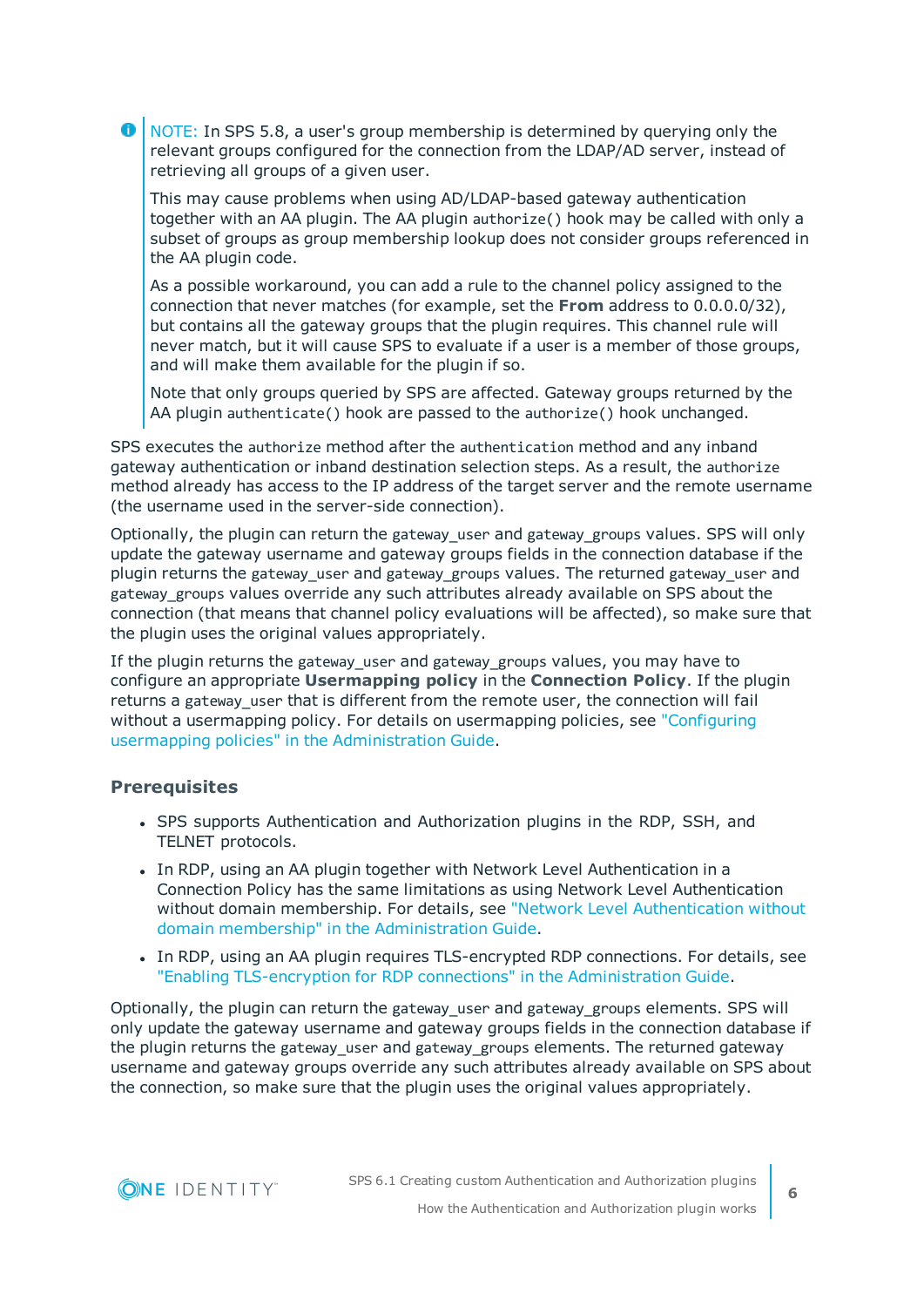If the plugin returns the gateway\_user and gateway\_groups elements, you may have to configure an appropriate **Usermapping Policy** in the Connection Policy. If the plugin returns a gateway\_user that is different from the remote user, the connection will fail without a Usermapping Policy. For details on Usermapping Policies, see ["Configuring](https://support.oneidentity.com/technical-documents/safeguard-for-privileged-sessions/6.1.0/administration-guide/advanced-authentication-and-authorization-techniques/configuring-usermapping-policies/) usermapping policies" in the [Administration](https://support.oneidentity.com/technical-documents/safeguard-for-privileged-sessions/6.1.0/administration-guide/advanced-authentication-and-authorization-techniques/configuring-usermapping-policies/) Guide.

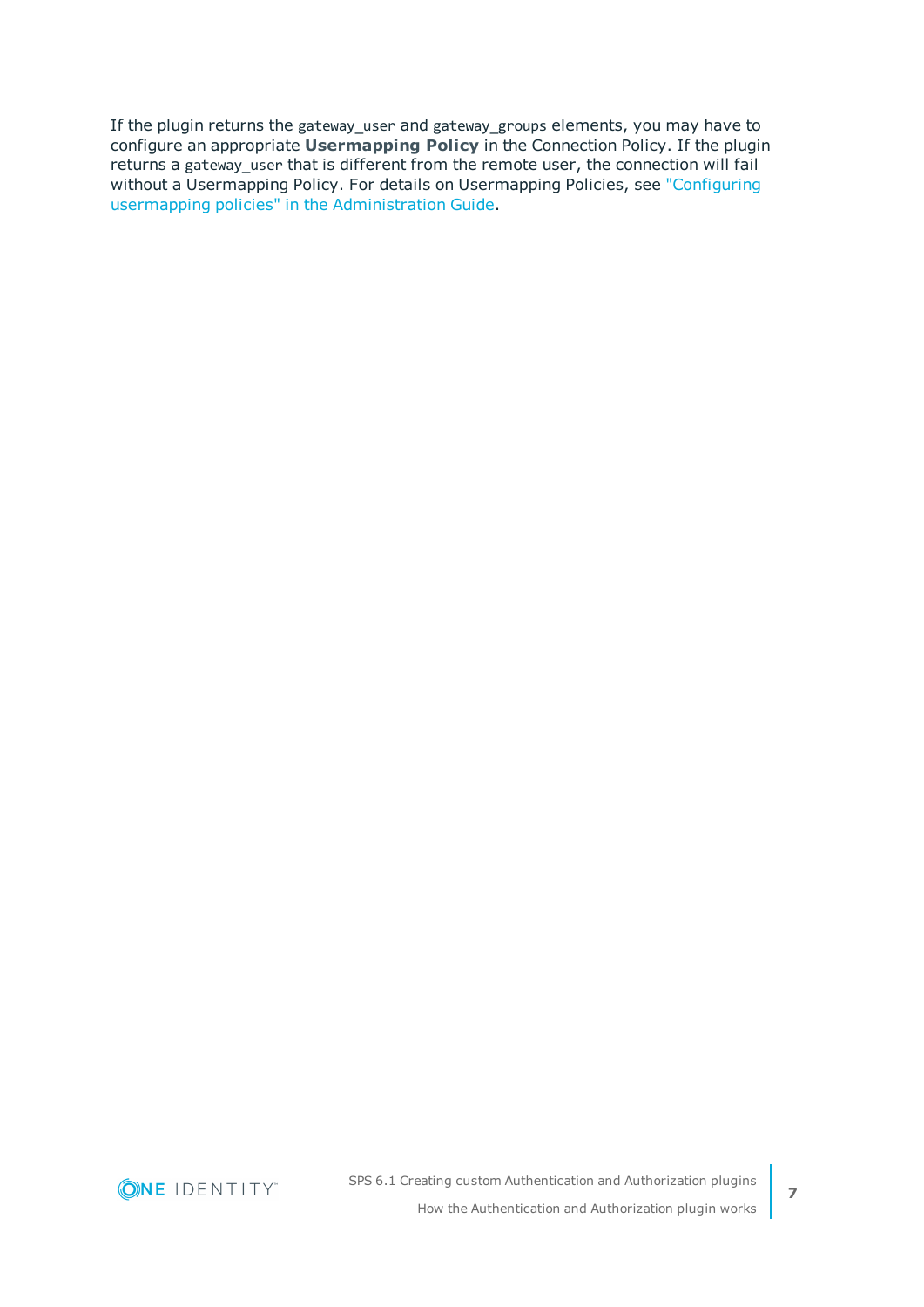# **Plugin packaging**

<span id="page-7-0"></span>An SPS plugin is a .zip file that contains a MANIFEST file (with no extension) and a Python module named main.py in its root directory. The plugin .zip file may also contain an optional default.cfg file that serves to provide an example configuration, which you can use as a basis for customization if you wish to adapt the plugin to your site's needs. The size of the .zip file is limited to 20 megabytes.

### <span id="page-7-1"></span>**Including additional modules**

You can invoke additional Python modules from main.py, provided that the total size of the .zip bundle does not exceed 20 megabytes and all calls are executed within the plugin timeout.

The modules must be compatible with the selected Python environment. For more information, see the available Python environments.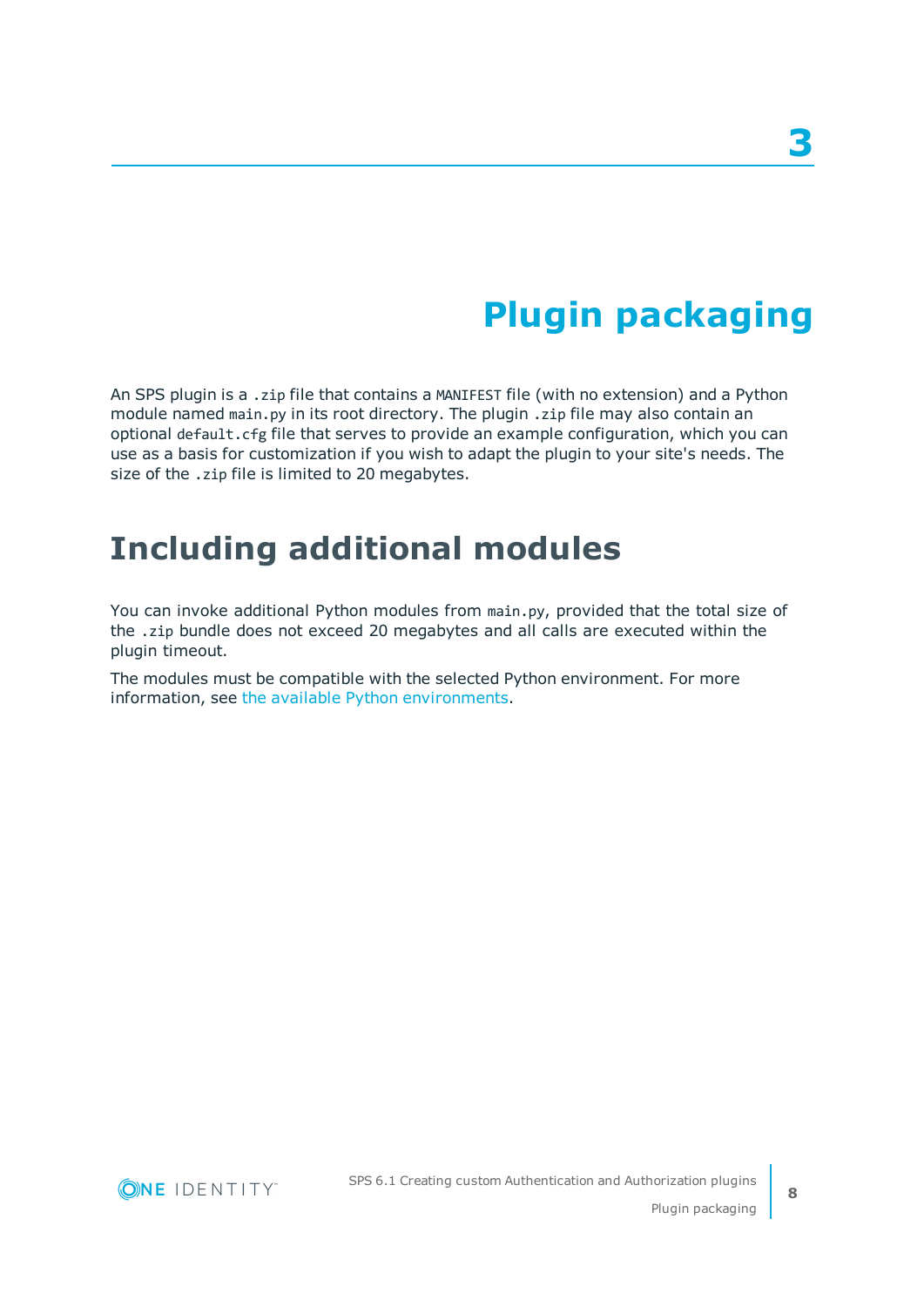# **The MANIFEST file**

<span id="page-8-0"></span>The MANIFEST file is a YAML file and should conform to version 1.2 of the YAML [specification](http://yaml.org/spec/).

It must contain the following information about the plugin:

- name: The identifier of the plugin during the upload to SPS. The initial character must be an alphabetical character, while the rest may be alphabetical characters, numerals or ''. While case sensitivity is supported, special characters (for example, '@' or '&') are not permitted.
- description: The description of the plugin. This description is displayed on the SPS web interface.
- version: The version number of the plugin. It must begin with a numeral (for example, 2.0.3).
- type: The type of the plugin. It must be credentialstore for a Credential Store plugin and aa for an Authentication and Authorization plugin.
- api: The version number of the required SPS API. The current version number is 1.2.

It may contain the following elements:

- entry point: main.py: The custom entry point of the plugin. If ommitted, the plugin will be executed with Python2 interpreter. If included, the plugin will be executed with an interpreter specified on the first line of the main.py file. For more information, see the available Python [environments.](#page-10-0)
- scb min version: The minimum syslog-ng Store Box product version compatible with the plugin. For example, 5.10.0 means 5F10.
- scb max version: The maximum compatible syslog-ng Store Box product version. To allow any version below a certain value, add the  $\sim$ charater. For example, 5.11.0 $\sim$ means "any version up till, but not including, 5.11.0".

#### **Example**

```
name: name: SPS_RADIUS
description: RADIUS (RSA) MFA plugin plugin
version: 2.0.3
type: aa
api: 1.1
entry_point: main.py
```
**ONE IDENTITY** 

**9**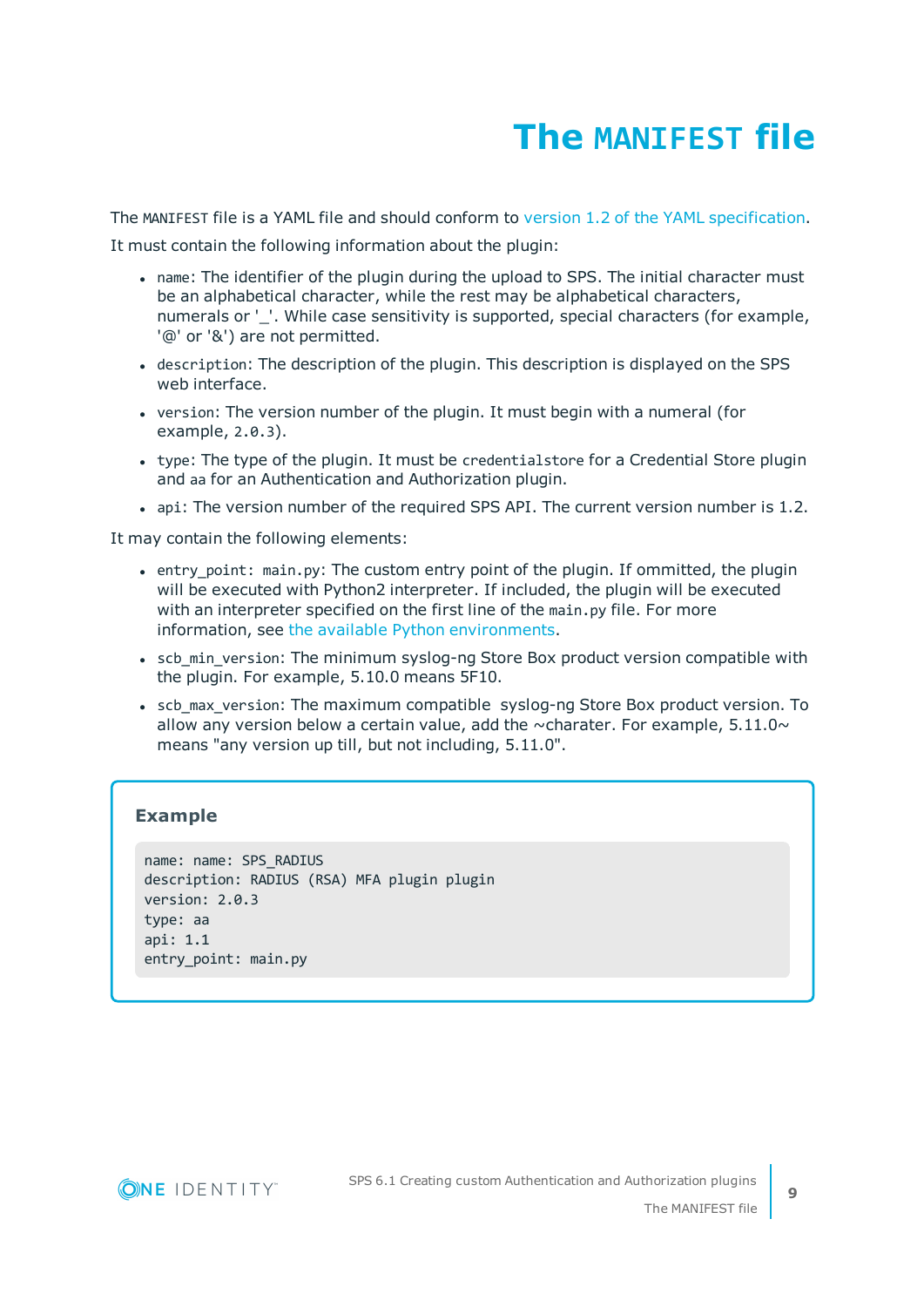## <span id="page-9-0"></span>**API versioning**

SPS supports only a single version of the plugin API.

The required version of SPS API must be in <major number>.<minor number> format.

#### Œ NOTE:

SPS uses semantic versioning for the API. That is, if the plugin requires API version  $\langle x \rangle$ , the API version's  $\langle x \rangle$  number  $\langle x \rangle$  must be equal to  $\langle x \rangle$  and the  $\langle x \rangle$  minor number> must be equal to, or greater than, <y>. Otherwise the plugin cannot be uploaded.

For example, if the API version of SPS is 1.3, SPS can use plugins with the required API version numbers 1.0, 1.1, 1.2, and 1.3. Versions 1.4 and 2.0 will not work.

Currently the API version number is 1.2.

#### **Plugin API versioning with Python2 legacy plugins**

For Python2 legacy plugins the api: version should be 1.0.

#### **Plugin API versioning for Python3 plugins using the Plugin SDK module**

For Python3 plugins using the Plugin SDK module the api: version should be the same as the <major number>.<minor number> version of the Plugin SDK. That is, if the Plugin SDK version is 1.2, write api: 1.2 in the MANIFEST file.

#### O NOTE:

The plugin does not need to be upgraded as long as the  $\leq$  major number $\geq$  version remains the same, therefore the plugin should work with 1.3, 1.4 or higher API versions.

#### **O** NOTE:

To support older SPS releases with your plugin, develop and release the plugin with an older Plugin SDK version (for more information about Plugin SDK backwards compatibility, see the History of [releases\)](https://oneidentity.github.io/safeguard-sessions-plugin-sdk/latest/history.html).

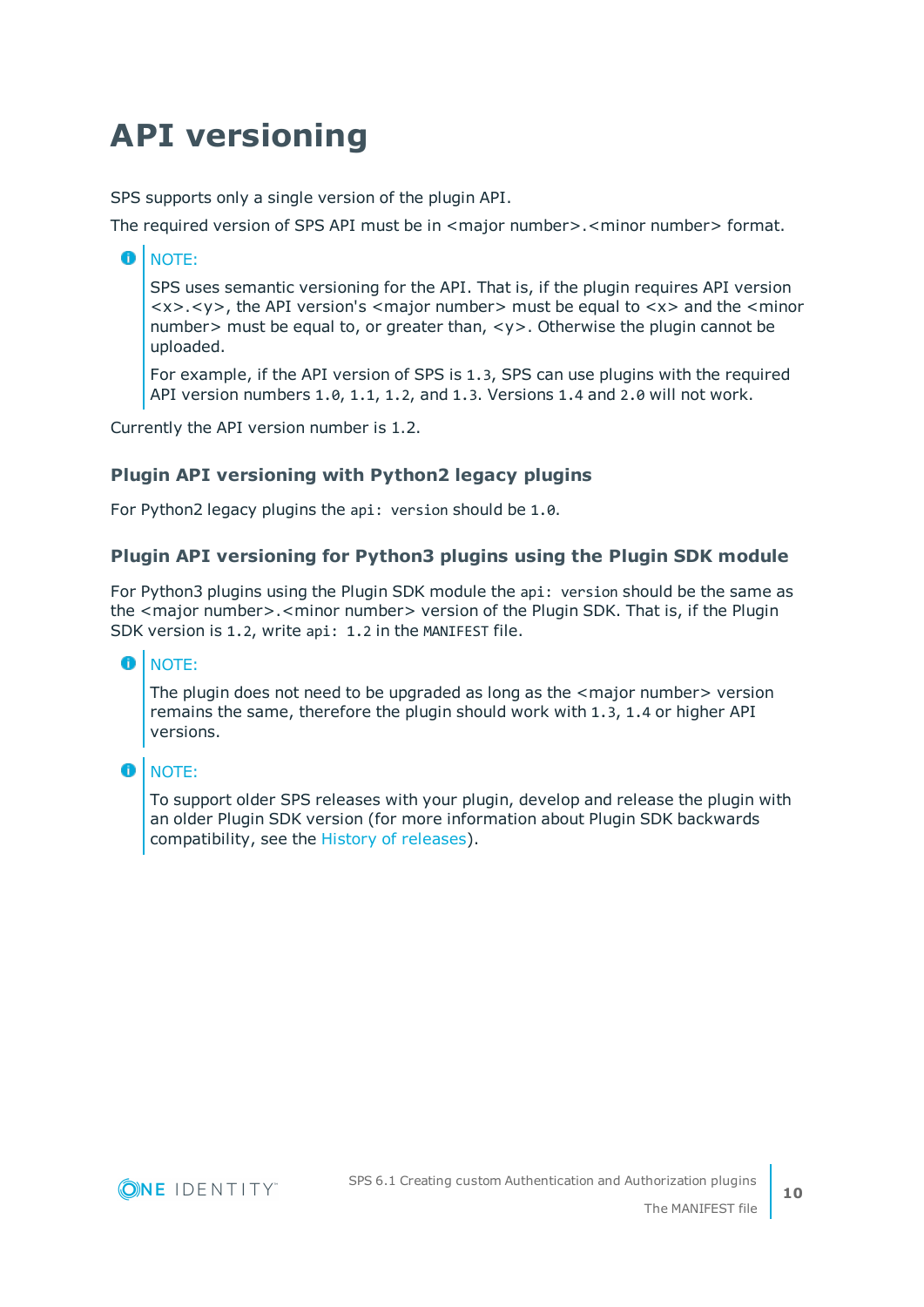# <span id="page-10-0"></span>**The available Python environments**

#### **If you have no entry\_point in the MANIFEST file**

The plugins must be compatible with Python version 2.6.5, and have access to the following Python modules:

- $\cdot$  dns
- httplib
- ison
- $\cdot$  lxml
- openssl
- $\cdot$  urllib
- $\cdot$  urllib?
- $\cdot$  xml
- $\cdot$  xmllib
- xmlrpclib

#### **If you have entry\_point: main.py in the MANIFEST file (the main.py starting with '#!/usr/bin/env pluginwrapper3')**

In this case, the plugin must be Python 3.6.7 compatible. The plugin has access to these Python 3 modules:

```
oneidentity_safeguard_sessions_plugin_sdk (version == 1.2.0,
https://oneidentity.github.io/safeguard-sessions-plugin-sdk/1.2.0/
```
#### 6 NOTE:

The <major> and <minor> version number of Plugin SDK is always equal to the SPS API version of the same release.

The Plugin SDK module mentioned above is a tool that allows you to reliably access SPS features and can be downloaded from [Downloads](https://support.oneidentity.com/my-downloads) page. In addition, the Plugin SDK module also allows you to develop or test plugins outside SPS. For more detailed information about the Plugin SDK module, see the [Developer's](https://oneidentity.github.io/safeguard-sessions-plugin-sdk/1.2.0/index.html) Guide.

- pyOpenSSL (version >=  $17.5.0$ , https://pyopenssl.org/en/17.5.0/index.html)
- python-ldap (version >= 3.0.0, https://www.python-ldap.org/en/python-ldap-3.0.0/)
- requests (version >= 2.18.4, http://docs.python-requests.org/en/master/)

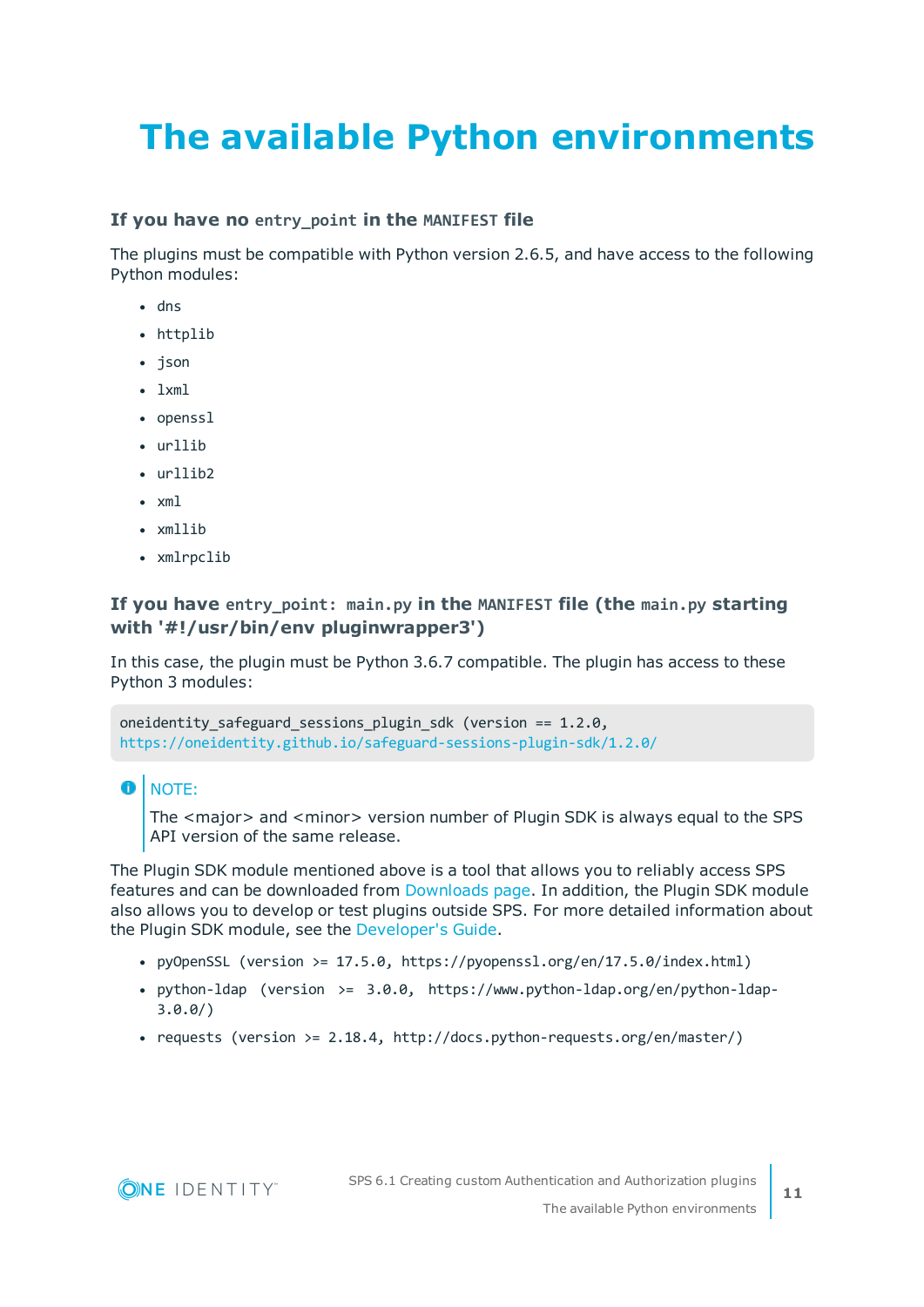- urllib3 (version >= 1.22, https://urllib3.readthedocs.io/en/latest/)
- pyyaml (version  $>= 3.12$ , https://pyyaml.org/)

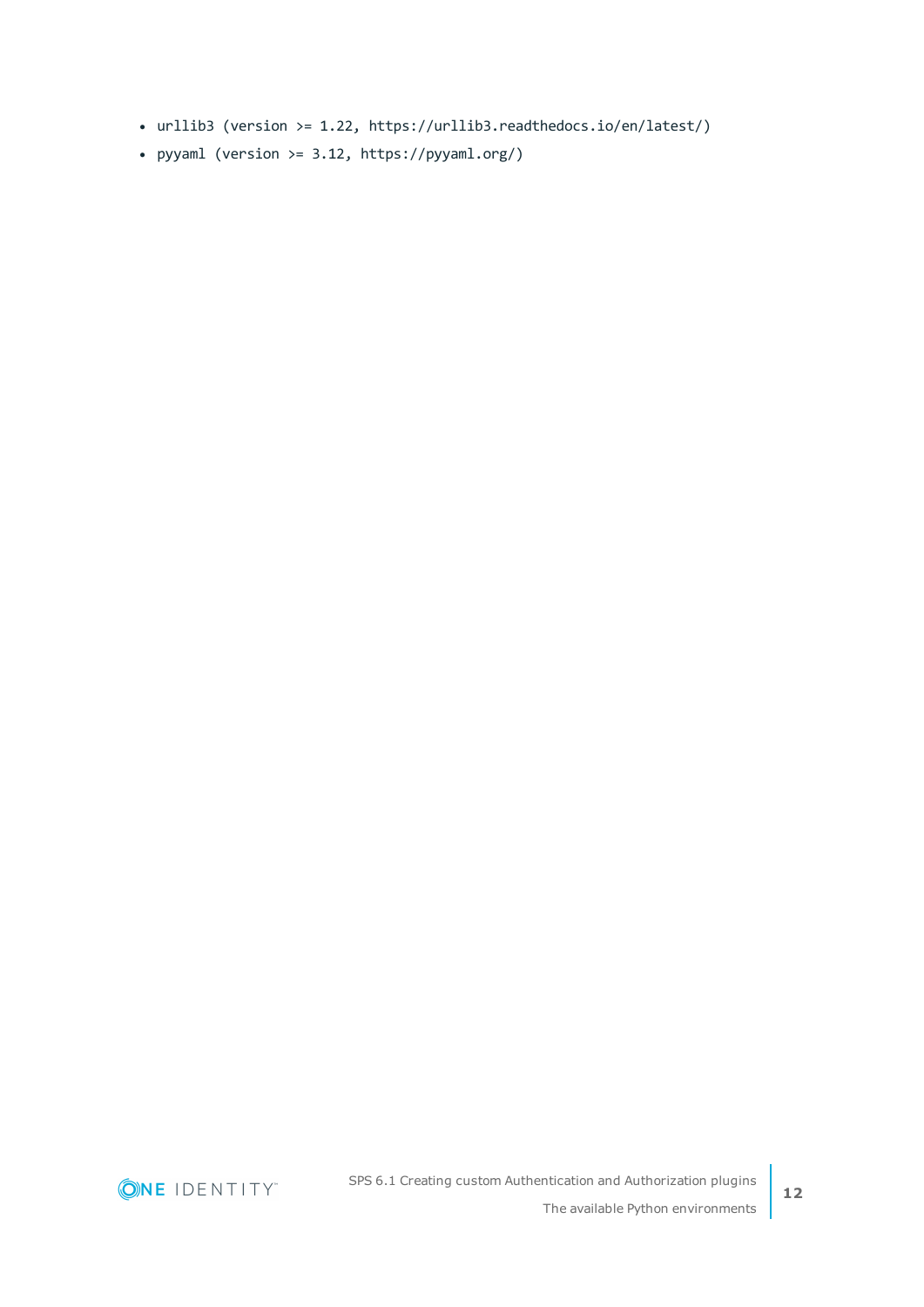# **The main.py module**

<span id="page-12-0"></span>The main.py file is a Python module that the framework attempts to execute. The following restrictions apply:

- The main.py module must contain the Plugin class. SPS searches for the plugin hook implementations under the Plugin class. SPS instantiates this class and invokes the hooks on the resulting instance.
- The Plugin class must have an \_init\_(self, configuration="") method. This is how the **Configuration** (for example, at **Policies >AA Plugin Configuration > Configuration** or **Policies > Credential Stores > Configuration**) is passed to the Plugin instance as string.
- The Plugin class must have member methods for all defined hooks.

The plugin is executed when a predefined entry point (hook method) is invoked. After returning the result, the plugin exits immediately.

#### **O** NOTE:

Plugins have a global timeout limit. The plugin timeout is half of the timeout value of the protocol proxy that uses the plugin (configured on the **<Protocol name> Control > Settings** page of the SPS web interface). By default, the proxy timeout is 600 seconds,therefore the default plugin timeout is 300 seconds.

Hooks can be defined with zero or more arguments and can usually return None or a dict with the appropriate keys. The order of the hook arguments is not defined. Instead, all arguments are passed by name.

All arguments are optional. Only the arguments actually used in the hook need to be specified.

No global state is preserved inbetween calls. Therefore, you have to use the cookie key in the returned dictionary to persist data between subsequent calls of the same plugin or between the different methods of a plugin. The cookie should be a dictionary containing simple data items. It has to be serializable to JSON. To persist data between two different plugins used in the same session, use the session cookie key.

You can use (\*\*kwargs) to get all possible call arguments in a hook, including the cookie argument.

The following hooks must all be implemented:

- $\bullet$  [authenticate](#page-13-0) on page 14: Called to identify the user connecting through SPS.
- [authorize](#page-20-0) on page 21: Called when the remote username and the address of the target server are available (after the authentication hook and any inband gateway authentication or inband destination selection are completed).
- $\cdot$  [session\\_ended](#page-24-0) on page 25: Called when the session is closed. It is called exactly once for the same session. For example, you can use this hook to send a log message related to the entire session, or close the ticket related to the session if the plugin interacts with a ticketing system.



**13**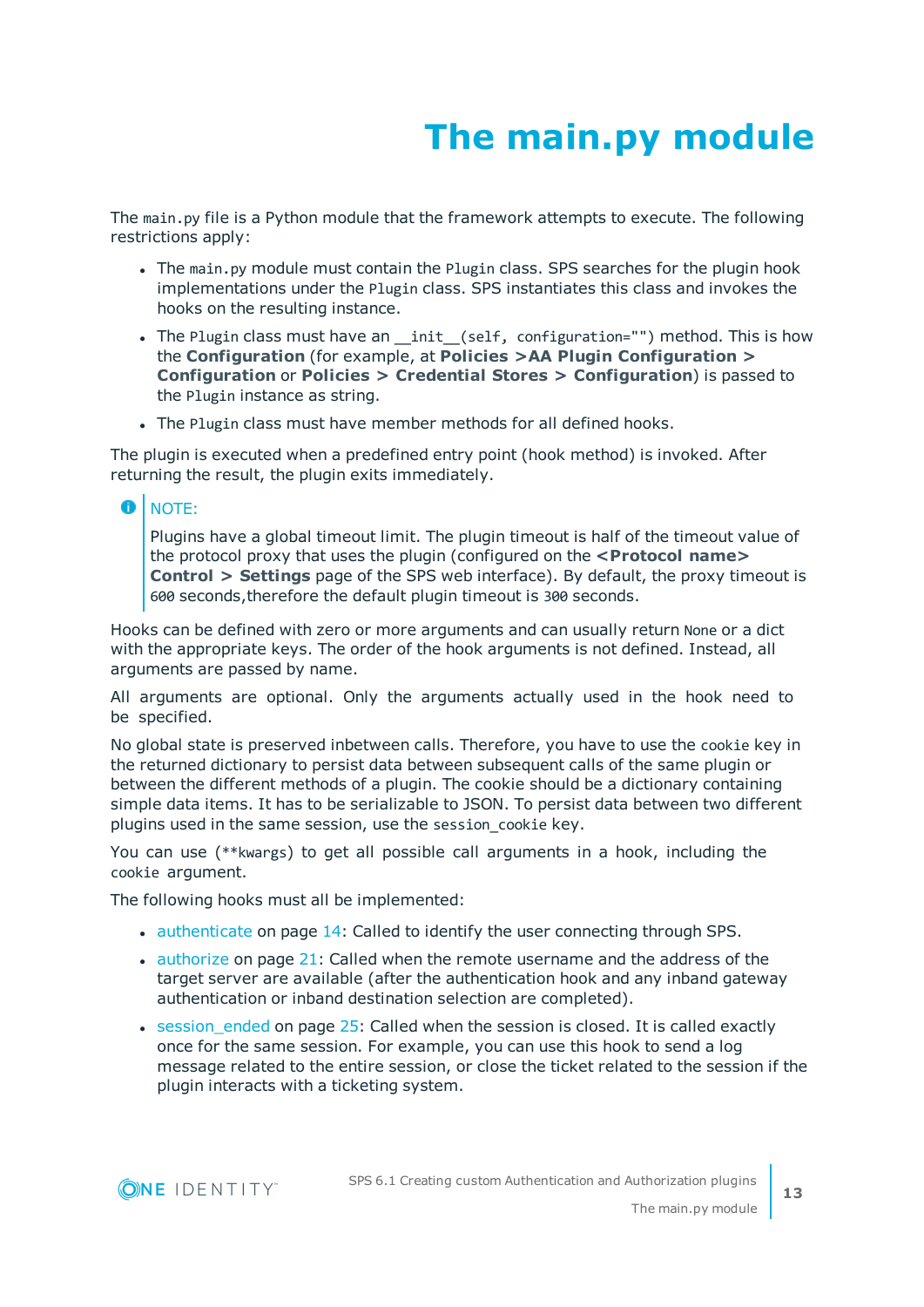### <span id="page-13-0"></span>**authenticate**

The authenticate method performs the authentication of the session and returns a verdict that determines if SPS permits the connection to continue to the target server.

```
Example
 def authenticate(self,
                            session_id,
                            protocol,
                            connection_name,
                            client_ip,
                            client port,
                            key value pairs):
       return {
              'verdict': 'ACCEPT',
              'additional_metadata': 'my_metadata',
              'my_key': 'my_value',
       }
```
You must implement the authenticate method in the plugin.

 $\bullet$ TIP:

> If you do not want to do anything in this method, include an empty method that returns the ACCEPT verdict.

### **Example**

```
def authenticate (self):
      return {
             'verdict': 'ACCEPT',
      }
```
In addition, no gateway authentication has been performed by the plugin if the authenticate method returns:

- None.
- The dict { 'verdict': 'NONE' }.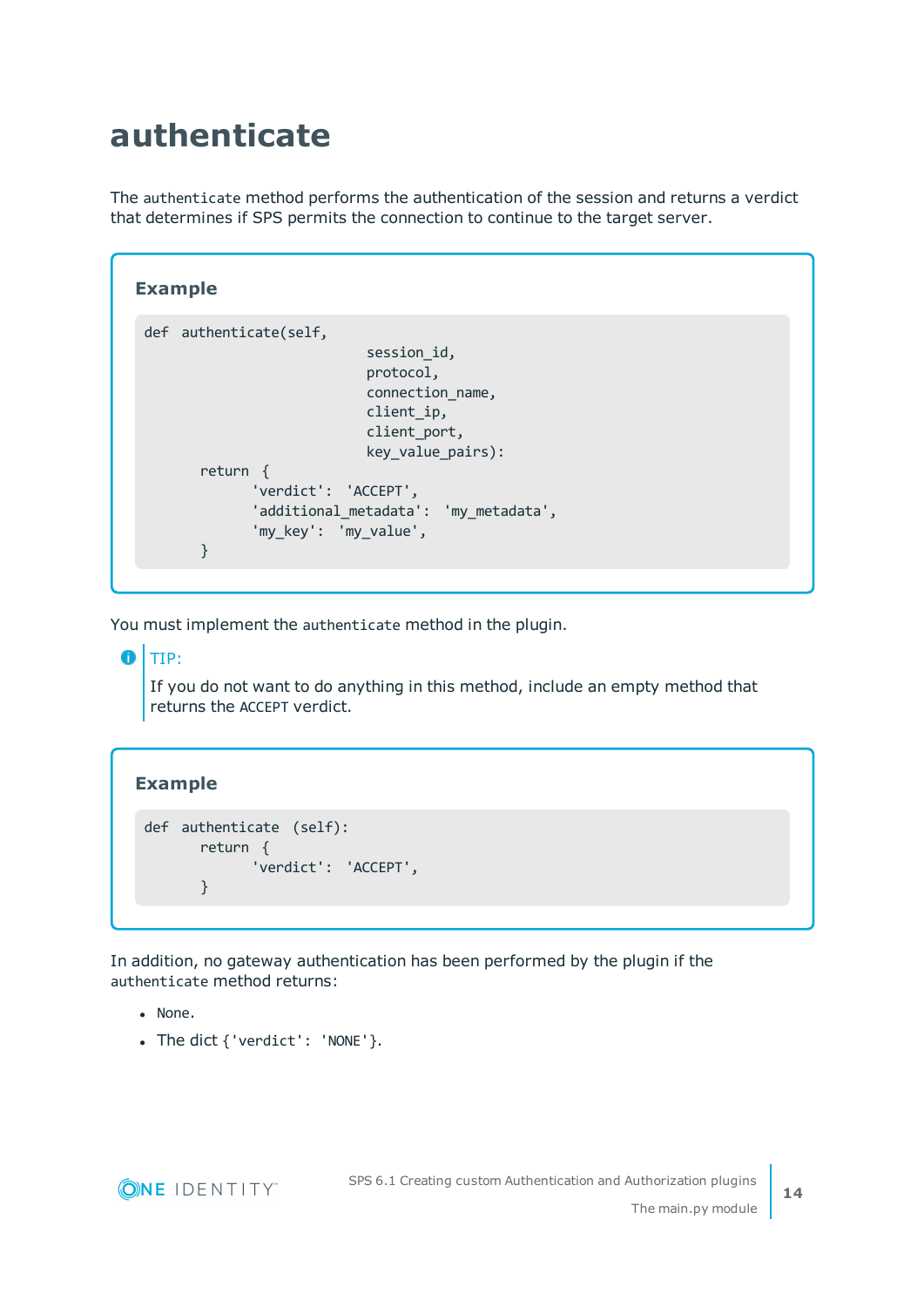#### **Input arguments**

The order of the arguments does not make a difference, only their names do. Every argument is optional.

• session id

Type: string

*Description:* The unique identifier of the session.

cookie

Type: dictionary

*Description:* The cookie returned by the previous hook in the session. If this is the first call for that session, it is initialized as an empty dictionary, otherwise it has the value returned by one of the previous calls in this particular AA plugin. You can use the cookie to maintain the state for each particular connection or to transfer information between the different methods of the plugin. For an example that transfers information in the cookie between two methods, see [Examples](#page-25-0) on page 26.

• session cookie

Type: dictionary

*Description:* You can use the session cookie to maintain global state between plugins for each particular connection. If this is the first call for that session, it is initialized as an empty dictionary, otherwise it has the value returned by a previous plugin hook in the session.

• connection\_name

Type: string

*Description:* The name of the Connection policy that handles the client's connection request.

• client ip

Type: string

*Description:* A string containing the IP address of the client.

• client\_port

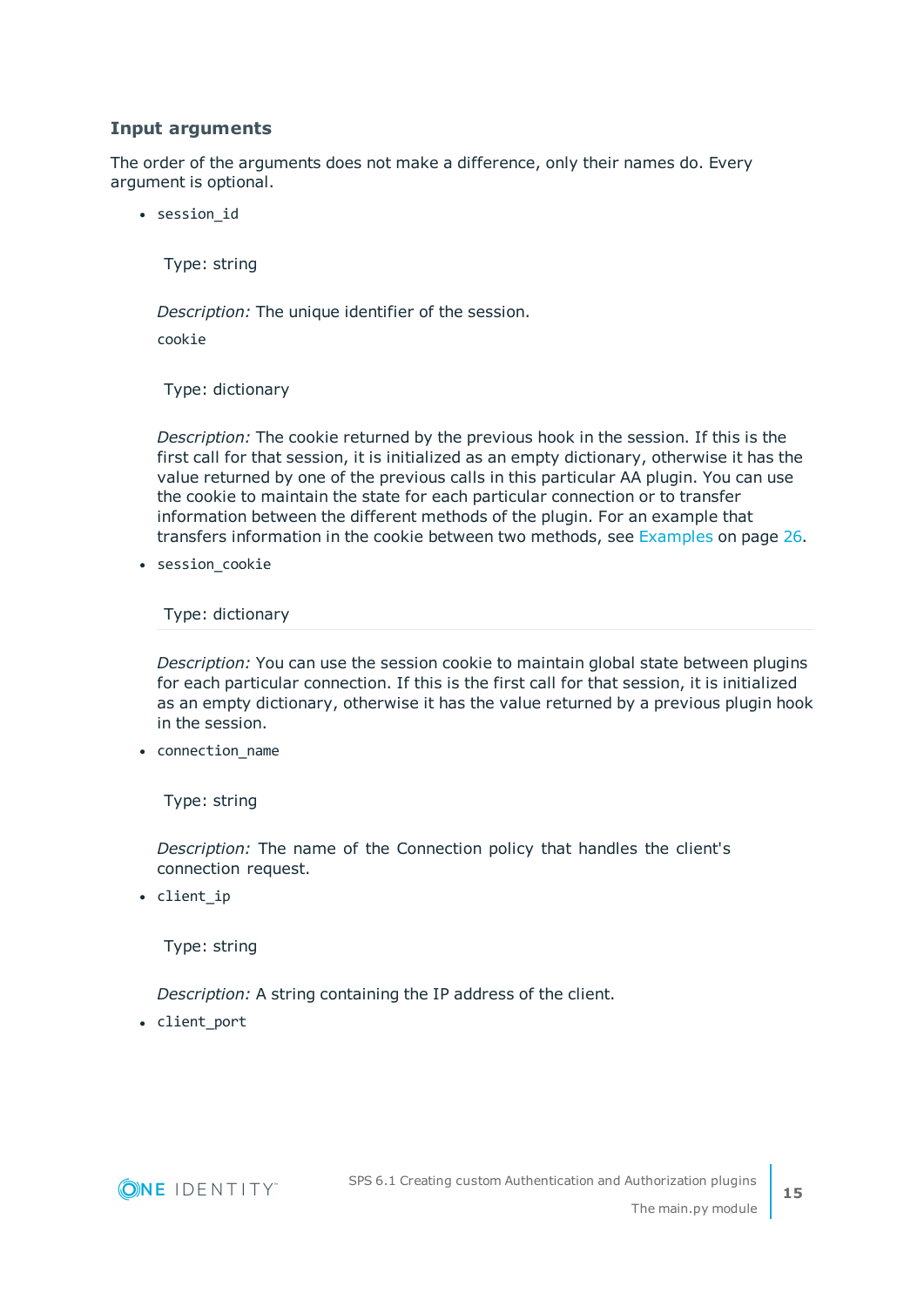Type: int

*Description:* The port number of the client.

• gateway user

Type: string

*Description:* Contains the gateway username of the client if already available (for example, if the user performed inband gateway authentication), otherwise its value is None.

• key value pairs

Type: dictionary

*Description:* A dictionary containing plugin-specific information (for example, it may include a token ID). This dictionary also contains any key-value pairs that the user specified. In the plugin, such fields are already parsed into separate key-value pairs. For details on how the user can provide such data during a connection, see "Integrating external [authentication](https://support.oneidentity.com/technical-documents/safeguard-for-privileged-sessions/6.1.0/administration-guide/advanced-authentication-and-authorization-techniques/integrating-external-authentication-and-authorization-systems/) and authorization systems" in the [Administration](https://support.oneidentity.com/technical-documents/safeguard-for-privileged-sessions/6.1.0/administration-guide/advanced-authentication-and-authorization-techniques/integrating-external-authentication-and-authorization-systems/) Guide.

• protocol

Type: string

*Description:* The protocol used in the connection that the plugin is currently processing. Enter one of the following values: rdp, ssh, telnet.

• target\_server

Type: string or None

*Description:* Contains information about the target server if already available (for example, if the user performed inband gateway authentication), otherwise its value is None.

• target port

Type: integer or None

*Description:* Contains information about the target port if already available (for example, if the user performed inband gateway authentication), otherwise its value is None.

• target\_username

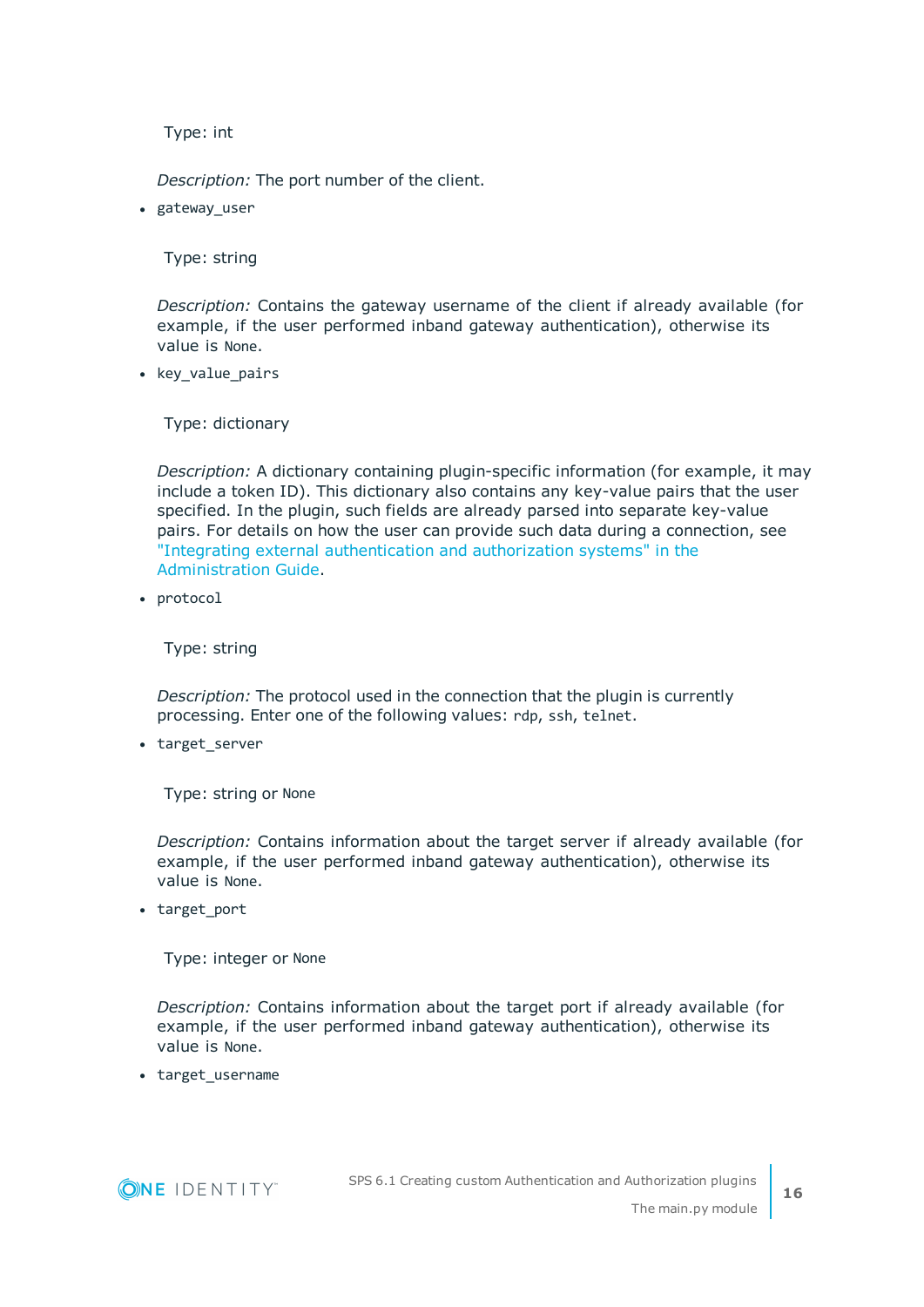Type: string or None

*Description:* Contains information about the target username if already available (for example, if the user performed inband gateway authentication), otherwise its value is None.

#### **Returned values**

The method must return a dictionary with the following (required or optional) elements. The required elements are:

- verdict, which must contain one of the following returned values:
	- ACCEPT, which returns gateway user and gateway groups together.
	- NEEDINFO, which returns question.
	- $\bullet$  DENY
	- $\bullet$  NONE

The optional elements are:

- cookie
- session cookie
- additional metadata
- gateway user
- gateway\_groups
- question

The elements in more detail:

• verdict

Type: string

#### Required: yes

*Description:* Must contain one of the following values:

• ACCEPT: The authentication was successful, the client can continue the connection

If the plugin returns both gateway users and gateway groups elements, it means that gateway authentication has been performed.

- DENY: Reject the connection.
- NEEDINFO: The authentication requires more information to be completed.
- NONE: No gateway authentication was performed by the plugin.

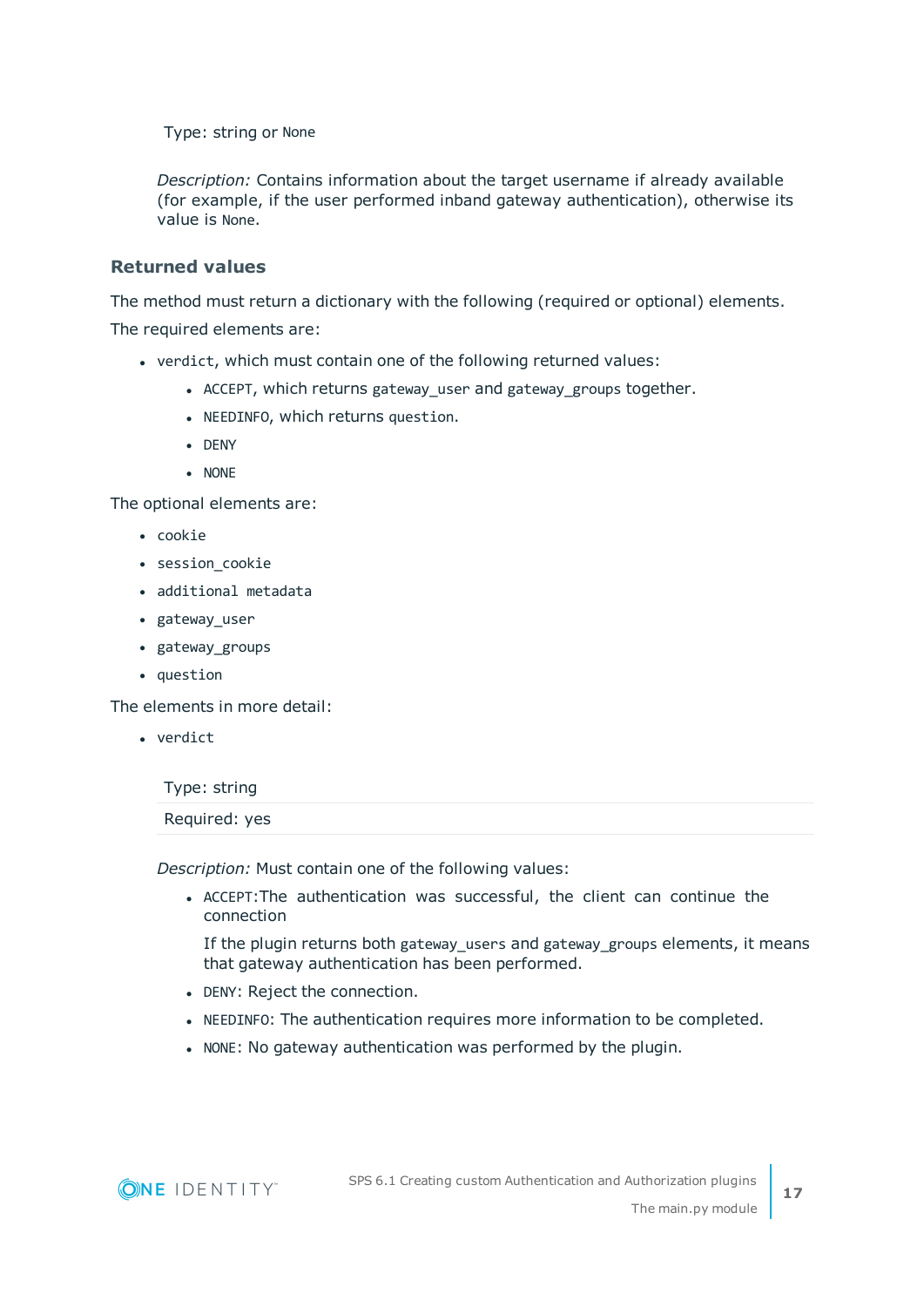For example, the following sample code rejects the connection.

# **Example** return {'verdict': 'DENY'}

 $\cdot$  cookie

Type: dictionary

Required: no

*Description:* The cookie returned by the previous hook in the session. If this is the first call for that session, it is initialized as an empty dictionary, otherwise it has the value returned by one of the previous calls in this particular AA plugin. You can use the cookie to maintain the state for each particular connection or to transfer information between the different methods of the plugin. For an example that transfers information in the cookie between two methods, see [Examples](#page-25-0) on page 26.

• session cookie

Type: dictionary

Required: no

*Description:* You can use the session cookie to maintain global state between plugins for each particular connection. If this is the first call for that session, it is initialized as an empty dictionary, otherwise it has the value returned by a previous plugin hook in the session.

• additional metadata

*Description:* The value of this string will be stored in the **Additional metadata** column of the SPS connection database, and will be available on the SPS search interface.

• gateway\_user

| Type: string |  |  |  |
|--------------|--|--|--|
|              |  |  |  |

Required: no

• gateway\_groups

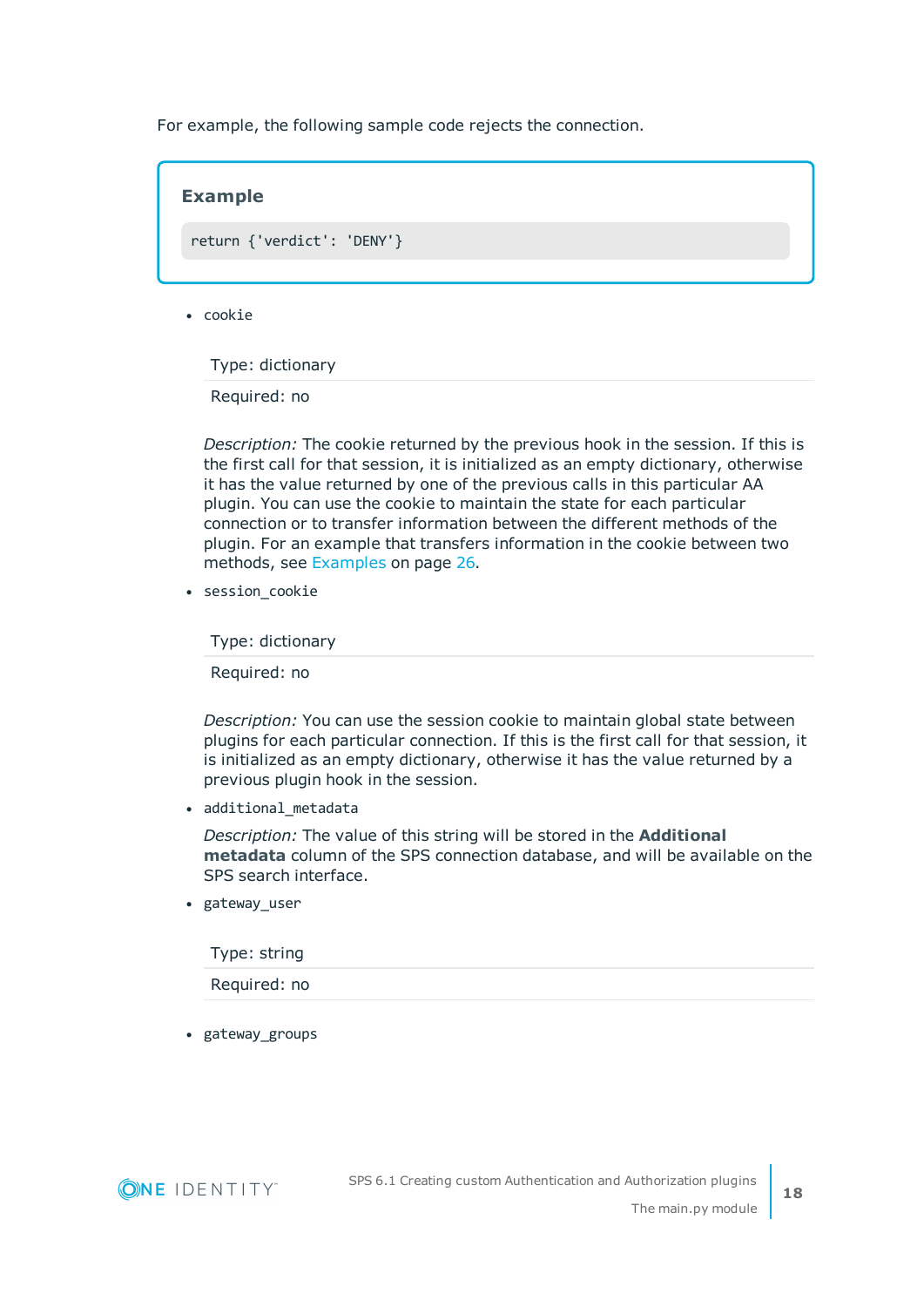Type: list

#### Required: no

*Description:* Optionally, the plugin can return the gateway user and gateway groups values. SPS will only update the gateway username and gateway groups fields in the connection database if the plugin returns the gateway\_user and gateway\_groups values. The returned gateway\_user and gateway\_groups values override any such attributes already available on SPS about the connection (which means that channel policy evaluations will be affected), so make sure that the plugin uses the original values appropriately.

#### $\bullet$ NOTE:

If the plugin returns the gateway user and gateway groups values, you may have to configure an appropriate **Usermapping Policy** in the Connection Policy. If the plugin returns a gateway user that is different from the remote user, the connection will fail without a Usermapping Policy. For details on Usermapping Policies, see ["Configuring](https://support.oneidentity.com/technical-documents/safeguard-for-privileged-sessions/6.1.0/administration-guide/advanced-authentication-and-authorization-techniques/configuring-usermapping-policies/) usermapping policies" in the [Administration](https://support.oneidentity.com/technical-documents/safeguard-for-privileged-sessions/6.1.0/administration-guide/advanced-authentication-and-authorization-techniques/configuring-usermapping-policies/) Guide.

For example, the following sample code accepts the connection and sets the gateway user and gateway groups fields. (Naturally, you should write the plugin code that actually retrieves these data from the third-party system.) For details, see [Examples](#page-25-0) on page 26.



• question

Type: tuple

Required: no

*Description:* A tuple that contains key-question pairs and optionally a third element to disable echoing. You can use it to request additional information from the client when using the NEEDINFO verdict in RDP, Telnet, and SSH

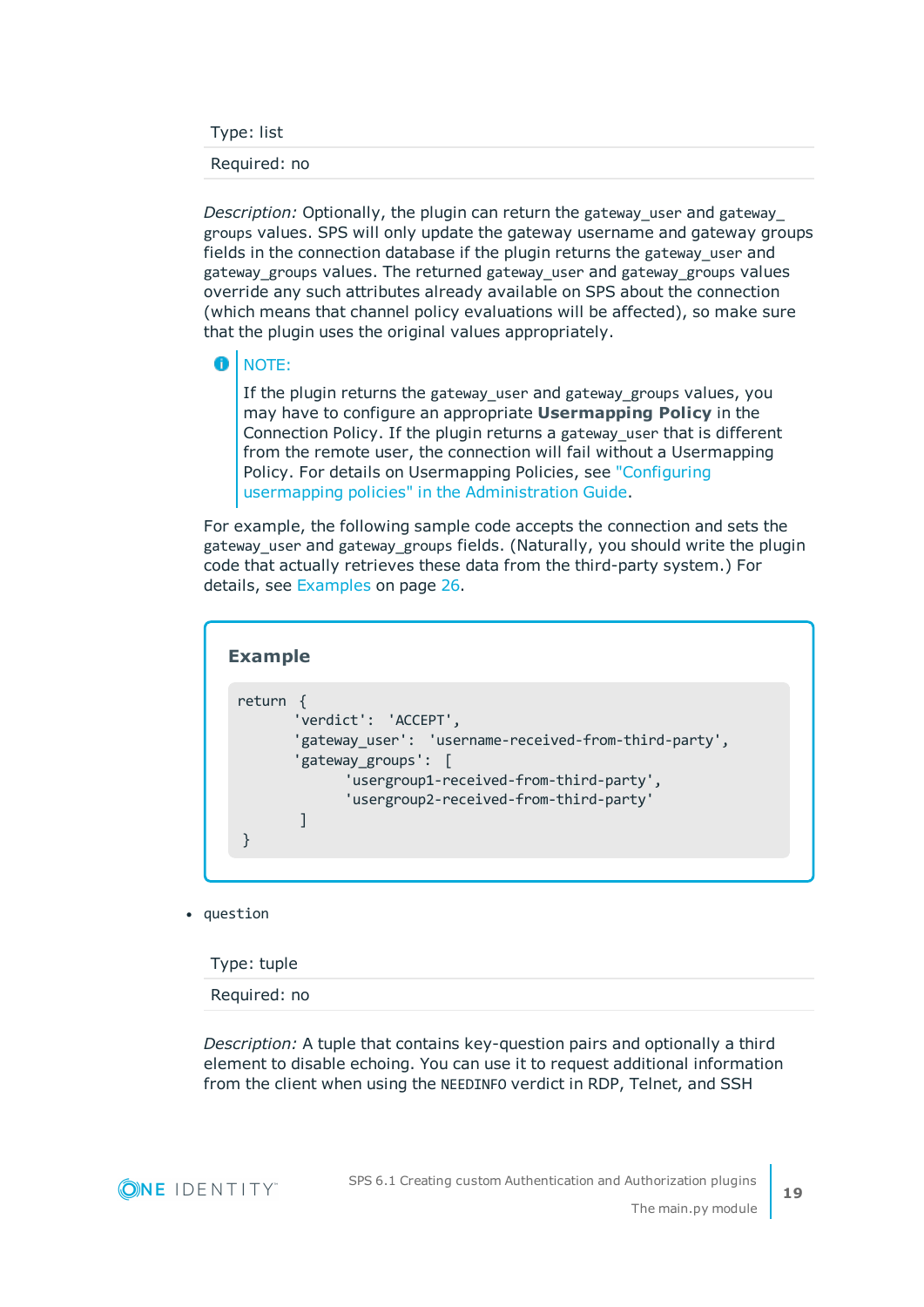connections. For example, the following sample code displays a prompt (in this case, Enter your token number) to the user. For details, see [Examples](#page-25-0) on page [26](#page-25-0).

#### **Example**

```
return {
       'verdict': 'NEEDINFO',
       'question': ('token', 'Enter your token number: ')
}
```
If the optional third element is True, the answer will not be echoed to the client.

```
6
   TIP:
```
Set the third element to True if the answer to the question is sensitive information (for example, a password).

```
Example
 return {
        'verdict': 'NEEDINFO',
       'question': ('token', 'Enter your token number: ',
True)
 }
```
Note that in SPS version 4.3.0 and 4.3.1, question was a dictionary. Starting with version 4.3.2, it is a tuple.

#### **Requesting more information from the client**

To request additional information from the client (for example, a one-time password from a token, or a ticket ID), the authenticate method may return the NEEDINFO verdict and the question tuple containing key-question pairs. The questions are asked from the user in a protocol-specific way and the authenticate method is called again with a key\_value\_pairs argument containing the answers in key-answer pairs, where the key belongs to the corresponding question. Alternatively, you can also use the cookie to supply additional information to the plugin.

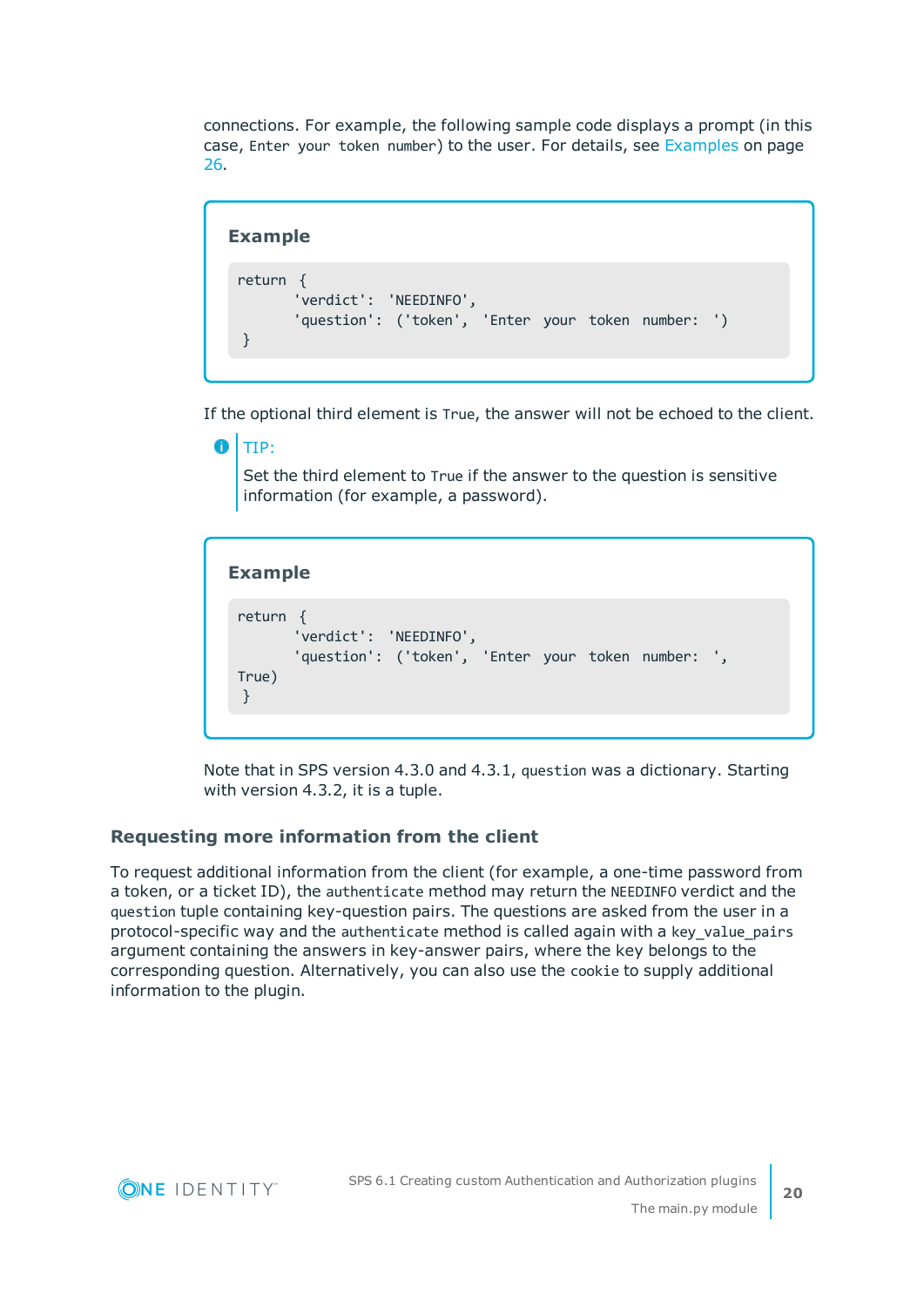### <span id="page-20-0"></span>**authorize**

The authorize method performs the authorization of the session and returns a verdict that determines if SPS permits the connection to continue to the target server. This method is executed only once. SPS executes the authorize method after the authentication method, and any inband gateway authentication or inband destination selection steps. As a result, the authorize method already has access to the IP address of the target server and the remote username (the username used in the server-side connection). You must implement the authorize method in the plugin.

#### 6 TIP:

If you do not want to do anything in this method, include an empty method that returns the ACCEPT verdict. Otherwise, the connection will fail with the following log message: **Calling Authorize hook of AA plugin failed.**.

#### **Example**

```
def authorize (self):
    return {'verdict': 'ACCEPT'}
```
#### **Input arguments**

The order of the arguments does not make a difference, only their names do. Every argument is optional.

• session id

Type: string

*Description:* The unique identifier of the session.

• cookie

Type: dictionary

*Description:* The cookie returned by the previous hook in the session. If this is the first call for that session, it is initialized as an empty dictionary, otherwise it has the value returned by one of the previous calls in this particular AA plugin. You can use the cookie to maintain the state for each particular connection or to transfer information between the different methods of the plugin. For an example that transfers information in the cookie between two methods, see [Examples](#page-25-0) on page 26.

• session\_cookie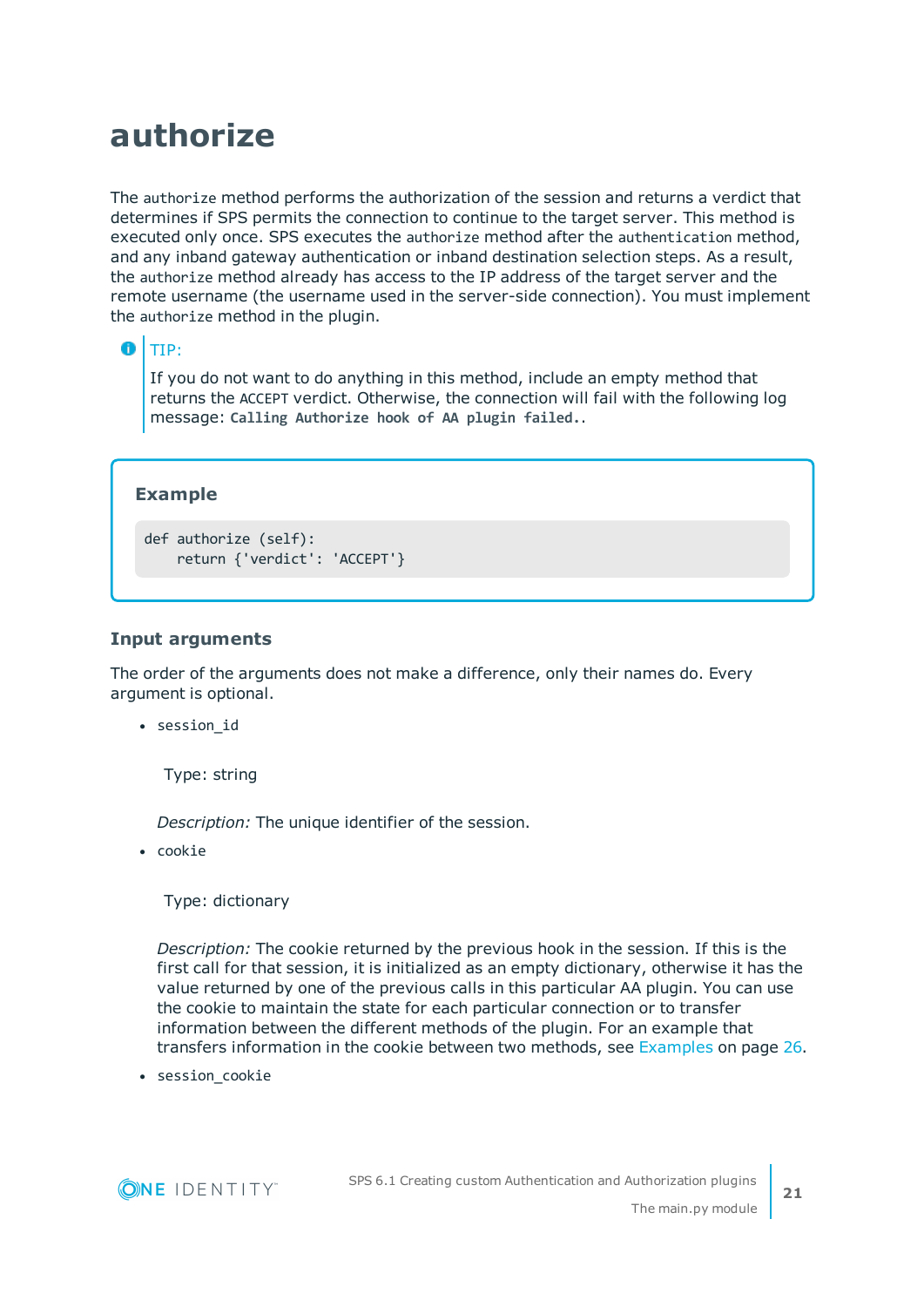#### Type: dictionary

*Description:* You can use the session cookie to maintain global state between plugins for each particular connection. If this is the first call for that session, it is initialized as an empty dictionary, otherwise it has the value returned by a previous plugin hook in the session.

• connection name

Type: string

*Description:* The name of the Connection Policy that handles the client's connection request.

• client ip

Type: string

*Description:* A string containing the IP address of the client.

• client port

Type: int

*Description:* The port number of the client.

• gateway\_groups

Type: string list

*Description:* The final gateway groups of the gateway user.

• key value pairs

Type: dictionary

#### *Description:*

A dictionary containing plugin-specific information (for example, it may include the username).

This dictionary also contains any key-value pairs that the user specified when establishing the connection. In the plugin, such fields are already parsed into separate key-value pairs. For details on how the user can provide such data during a connection, see "Integrating external [authentication](https://support.oneidentity.com/technical-documents/safeguard-for-privileged-sessions/6.1.0/administration-guide/advanced-authentication-and-authorization-techniques/integrating-external-authentication-and-authorization-systems/) and authorization systems" in the [Administration](https://support.oneidentity.com/technical-documents/safeguard-for-privileged-sessions/6.1.0/administration-guide/advanced-authentication-and-authorization-techniques/integrating-external-authentication-and-authorization-systems/) Guide.

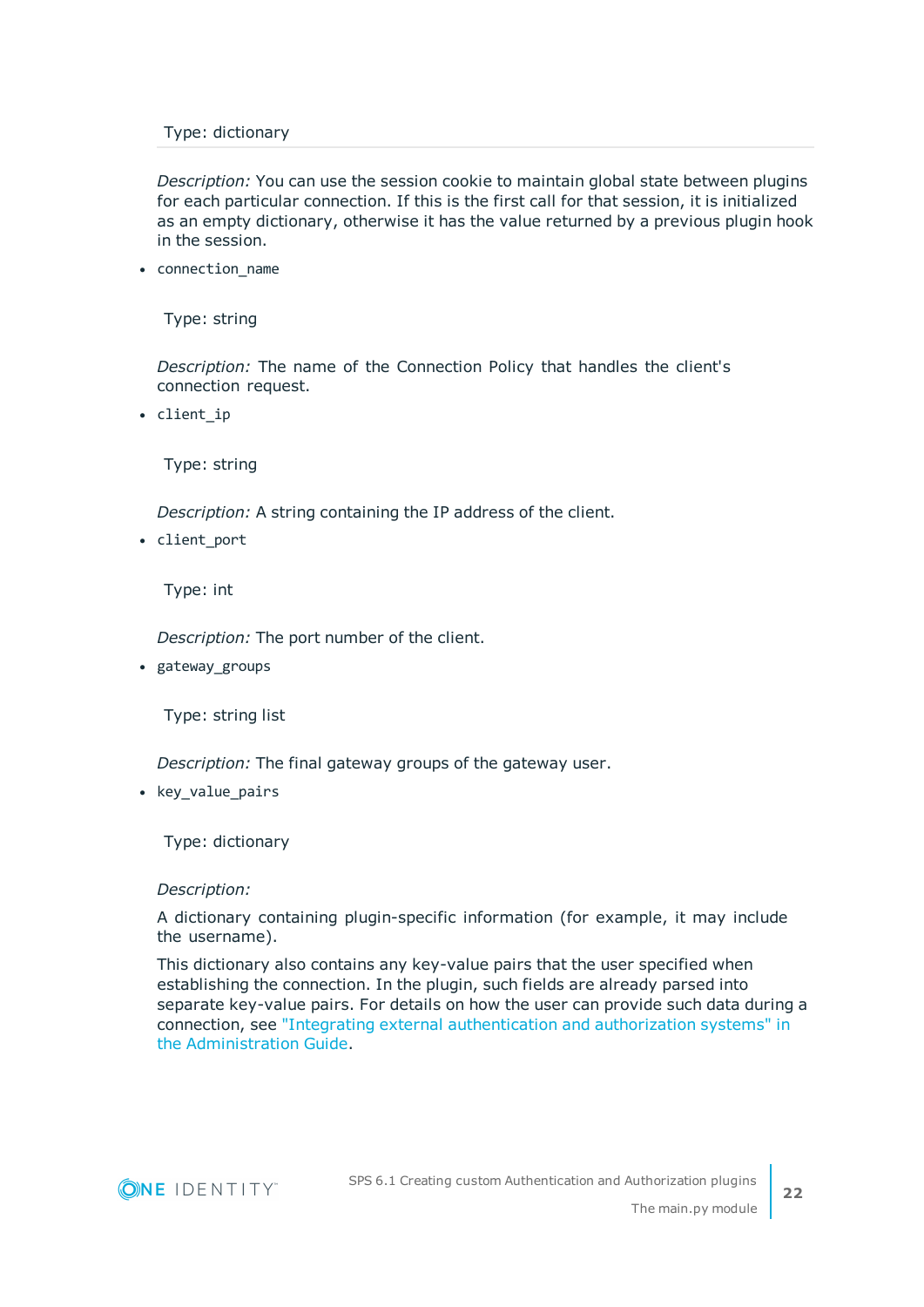• protocol

Type: string

*Description:* The protocol used in the connection that the plugin is currently processing. Enter one of the following values: rdp, ssh, telnet.

• client port

Type: int

*Description:* The port number of the client.

• target\_server

Type: string or None

*Description:* Contains information about the target server if already available (for example, if the user performed inband gateway authentication), otherwise its value is None.

• target port

Type: integer or None

*Description:* Contains information about the target port if already available (for example, if the user performed inband gateway authentication), otherwise its value is None.

• target\_username

Type: string

*Description:* The username SPS uses to authenticate on the target server.

#### **Returned values**

The method must return a dictionary with the following (required or optional) elements. The required elements are:

- verdict, which must contain one of the following returned values:
	- ACCEPT, which indicates that the authentication was successful and the client can continue the connection.
	- DENY, which rejects the connection.

The optional elements are:

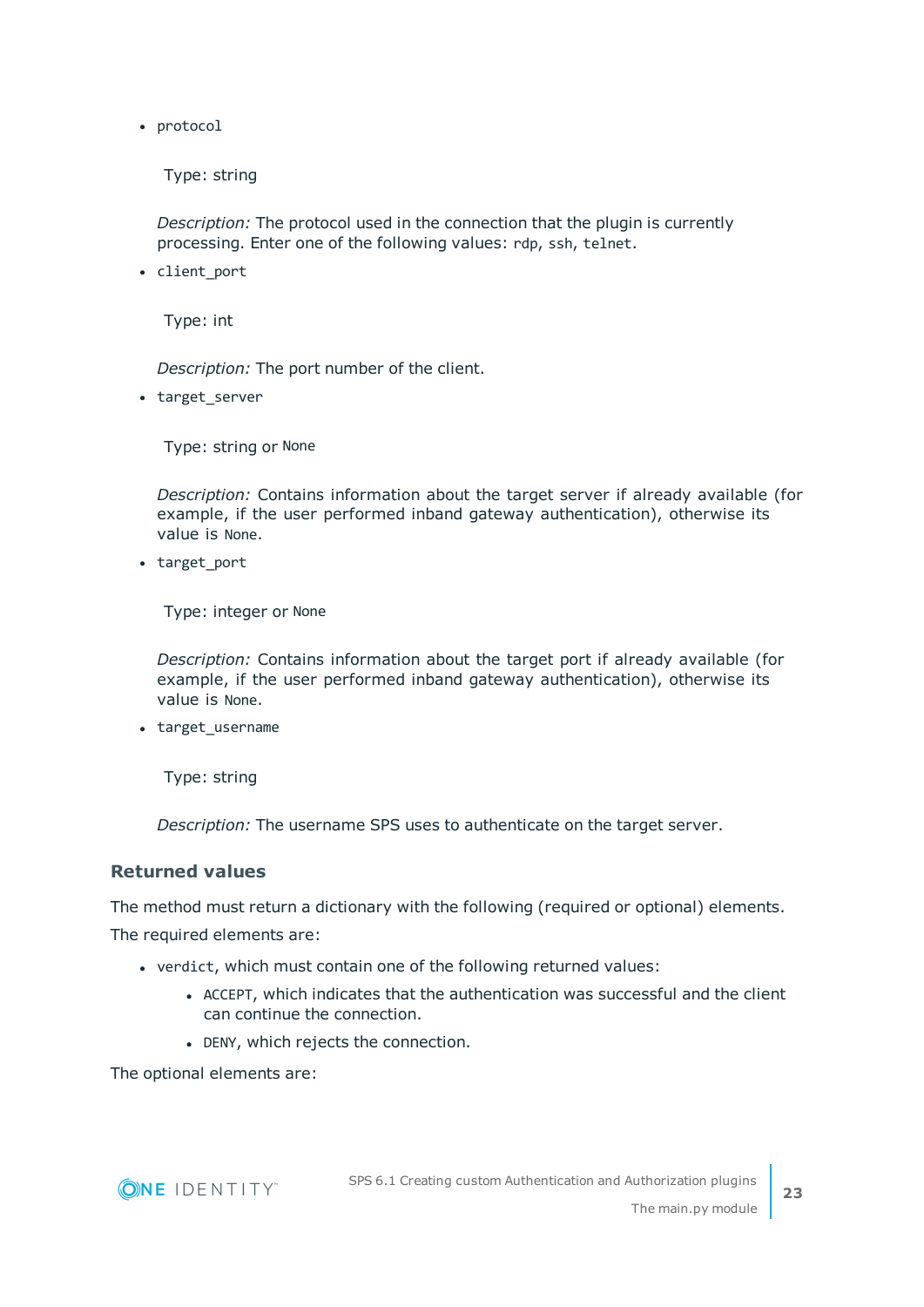- $\bullet$  cookie
- session cookie
- additional metadata

The elements in more detail:

- verdict
	- Type: string

Must contain one of the following values:

- ACCEPT: The authentication was successful, the client can continue the connection.
- DENY: Reject the connection.

For example, the following sample code rejects the connection.

| return {          |  |
|-------------------|--|
| 'verdict': 'DENY' |  |

 $\bullet$  cookie

Type: dictionary

Required: no

*Description:* The cookie returned by the previous hook in the session. If this is the first call for that session, it is initialized as an empty dictionary, otherwise it has the value returned by one of the previous calls in this particular AA plugin. You can use the cookie to maintain the state for each particular connection or to transfer information between the different methods of the plugin. For an example that transfers information in the cookie between two methods, see [Examples](#page-25-0) on page 26.

• session\_cookie

| Type: dictionary |  |  |
|------------------|--|--|
| Required: no     |  |  |

*Description:* You can use the session cookie to maintain global state between plugins for each particular connection. If this is the first call for that session, it is initialized

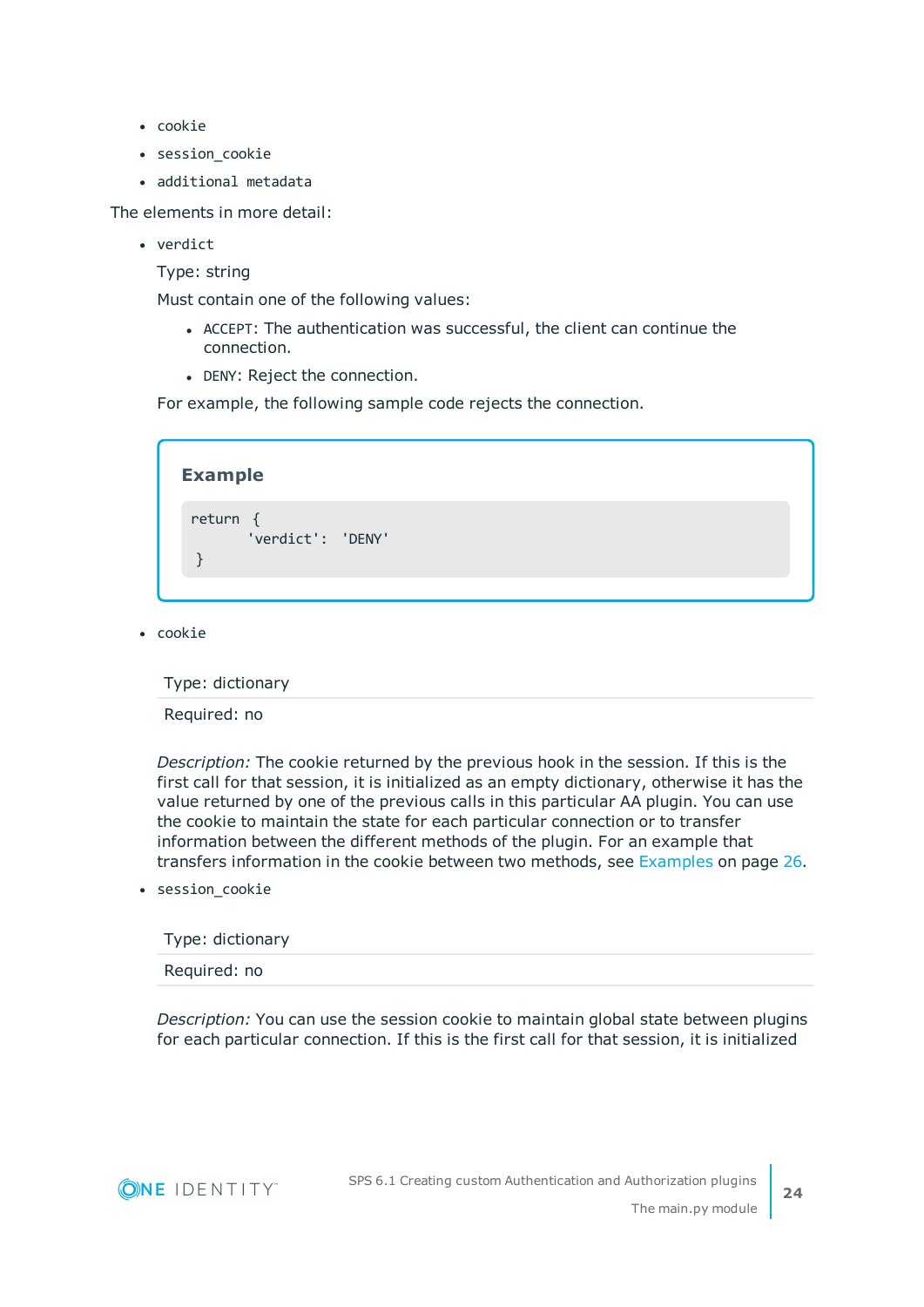as an empty dictionary, otherwise it has the value returned by a previous plugin hook in the session.

• additional metadata

Type: string

Required: no

*Description:* The value of this string will be stored in the **Additional metadata** column of the SPS connection database, and will be available on the SPS search interface.

### <span id="page-24-0"></span>**session\_ended**

A session is the logical unit of user connections: it starts with logging in to the target, and ends when the connection ends. SPS executes the session\_id hook when the session is closed. It is called exactly once for the same session.

#### 6 TIP:

You can use this hook to send a log message related to the entire session or close the ticket related to the session if the plugin interacts with a ticketing system.

You must implement the session\_ended method in the plugin.

#### **Input arguments**

• session\_id

Type: string

*Description:* The unique identifier of the session.

• cookie

Type: dictionary

*Description:* The cookie returned by the previous hook in the session. If this is the first call for that session, it is initialized as an empty dictionary, otherwise it has the value returned by one of the previous calls in this particular AA plugin. You can use the cookie to maintain the state for each particular connection or to transfer information between the different methods of the plugin. For an example that transfers information in the cookie between two methods, see [Examples](#page-25-0) on page 26.

• session\_cookie



**25**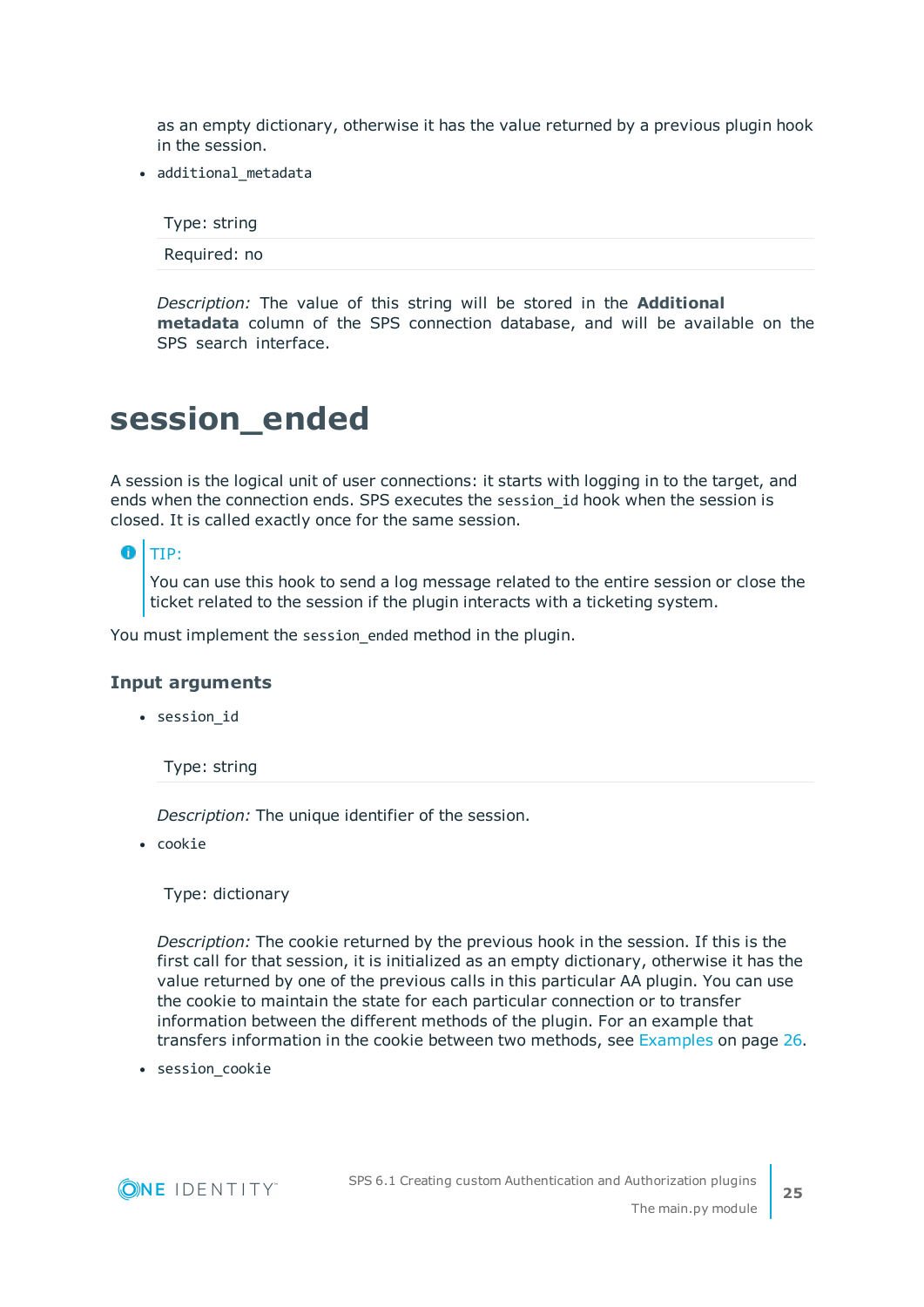Type: dictionary

*Description:* You can use the session cookie to maintain global state between plugins for each particular connection. If this is the first call for that session, it is initialized as an empty dictionary, otherwise it has the value returned by a previous plugin hook in the session.

#### **Returned values**

This hook does not return values.

#### **session\_ended example**

The following example formats every information received in the cookie into key-value pairs and prints a log message including this information into the log file.

#### **Example**

```
def session ended(self, session id, session cookie, cookie):
   session_details = ','.join(['\{0\}=\{1\}'.format(key, cookie[key]) for key in sorted cookie.keys()
   ])
   print("Session ended; session_id='{0}', session_details='{1}'".
        format(session_id, session_details))
```
### <span id="page-25-0"></span>**Examples**

The following example checks if the user has entered the string good as the token number. If the value of the token number is anything other than good, the plugin displays a prompt to the user up to three times. After three unsuccessful attempts, the plugin terminates the connection.

#### **Example**

```
def authenticate(self, key_value_pairs, cookie):
   if key_value_pairs.get('token') == "good":
       return {'verdict': 'ACCEPT'}
```

```
\text{cookie}['cnt'] = \text{cookie.get('cnt', 0)} + 1
```
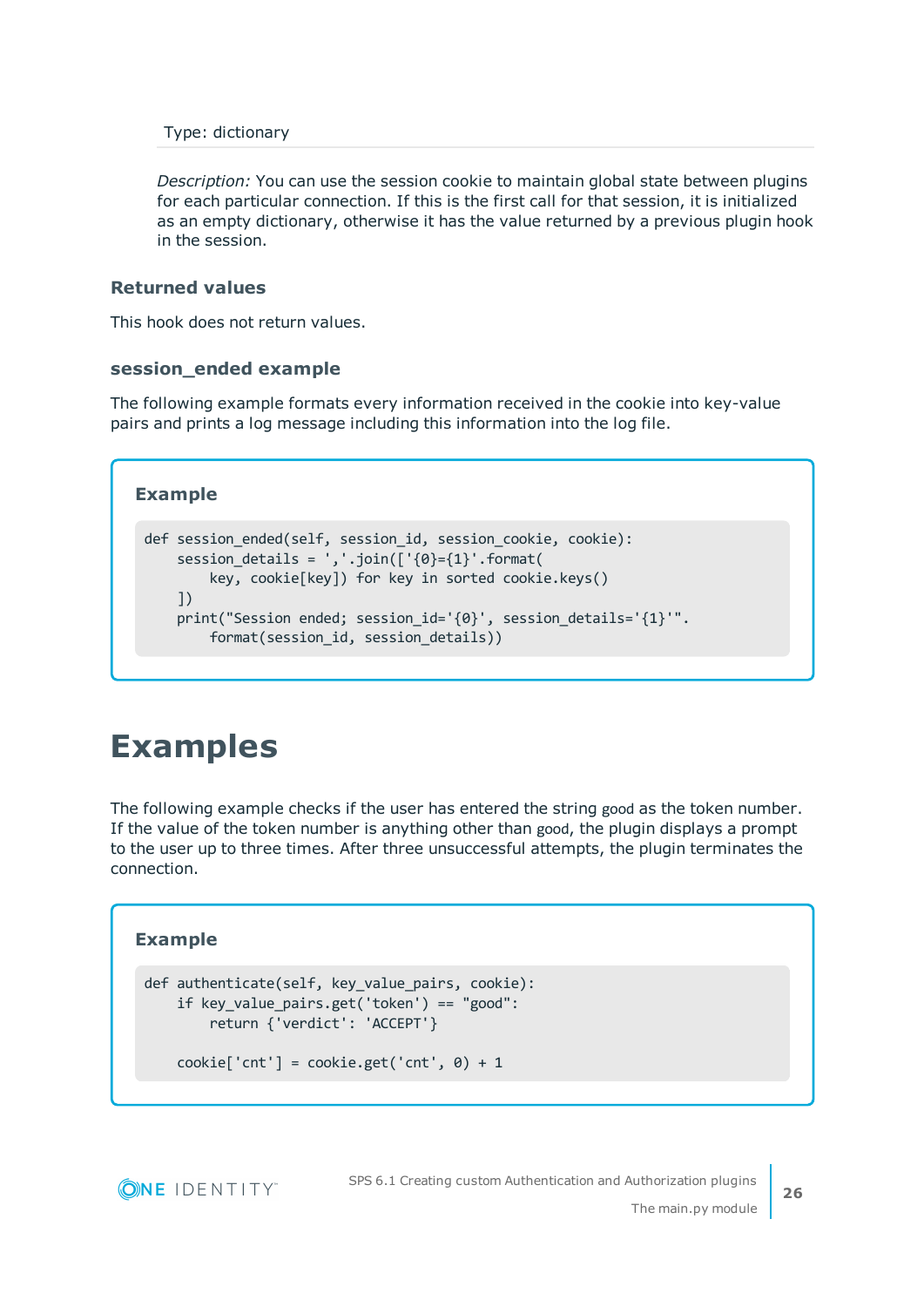```
if cookie['cnt'] > 3:
    return {'verdict': 'DENY'}
return {'verdict': 'NEEDINFO',
        'question': ('token', 'Enter token number: '),
        'cookie': cookie
}
```
The following example shows how to use the cookie to transfer data from the authenticate method to the session ended method.

```
Example
 import sys
 class Plugin(object):
     def authenticate(self, session id, cookie, protocol,
     connection name, client ip, client port, key value pairs):
         token = key_value_pairs.pop('token', None)
     # Accept the connection if the user provides a token number
     if token:
         # Write code here that validates the token number and
         retrieves the username and usergroups of the user
         # We add the client_ip to the 'cookie' so it will be
         available in the session_ended method as well
         return {
             'verdict': 'ACCEPT',
             'gateway_user': 'username-received-from-third-party',
             'gateway_groups': [
                 'usergroup1-received-from-third-party',
                 'usergroup2-received-from-third-party'],
             'additional_metadata': token,
             'cookie': {'client_ip': client_ip}
         }
     # Display a prompt to the user to request a token number
     else:
         return {
             'verdict': 'NEEDINFO',
             'question': ('token', 'Enter your token number: ')
```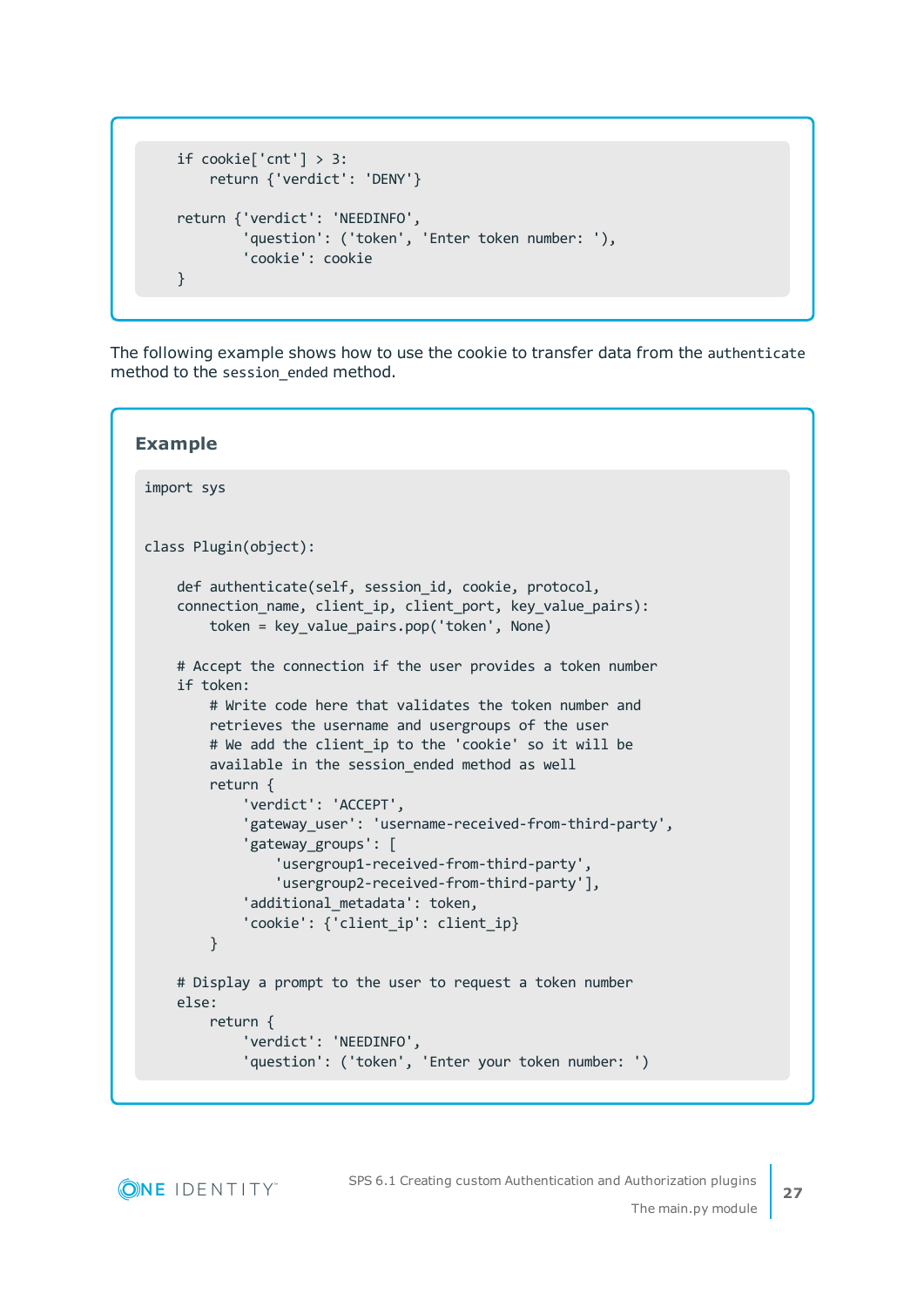```
}
def session ended(self, session id, cookie):
    session_details = ','.join([
        '{0}={1}'.format(key, cookie[key]) for key in
       sorted(cookie.keys())
    ])
# Send a log message when the session ends, including the
# client_ip address received in the cookie
print("Session ended; session_id='{0}', session_details='{1}'".
    format(session_id, session_details))
```
### <span id="page-27-0"></span>**Tips and tricks**

If you need the public hostname of SPS in the plugin, the plugin can read it from the /etc/hostnickname file.

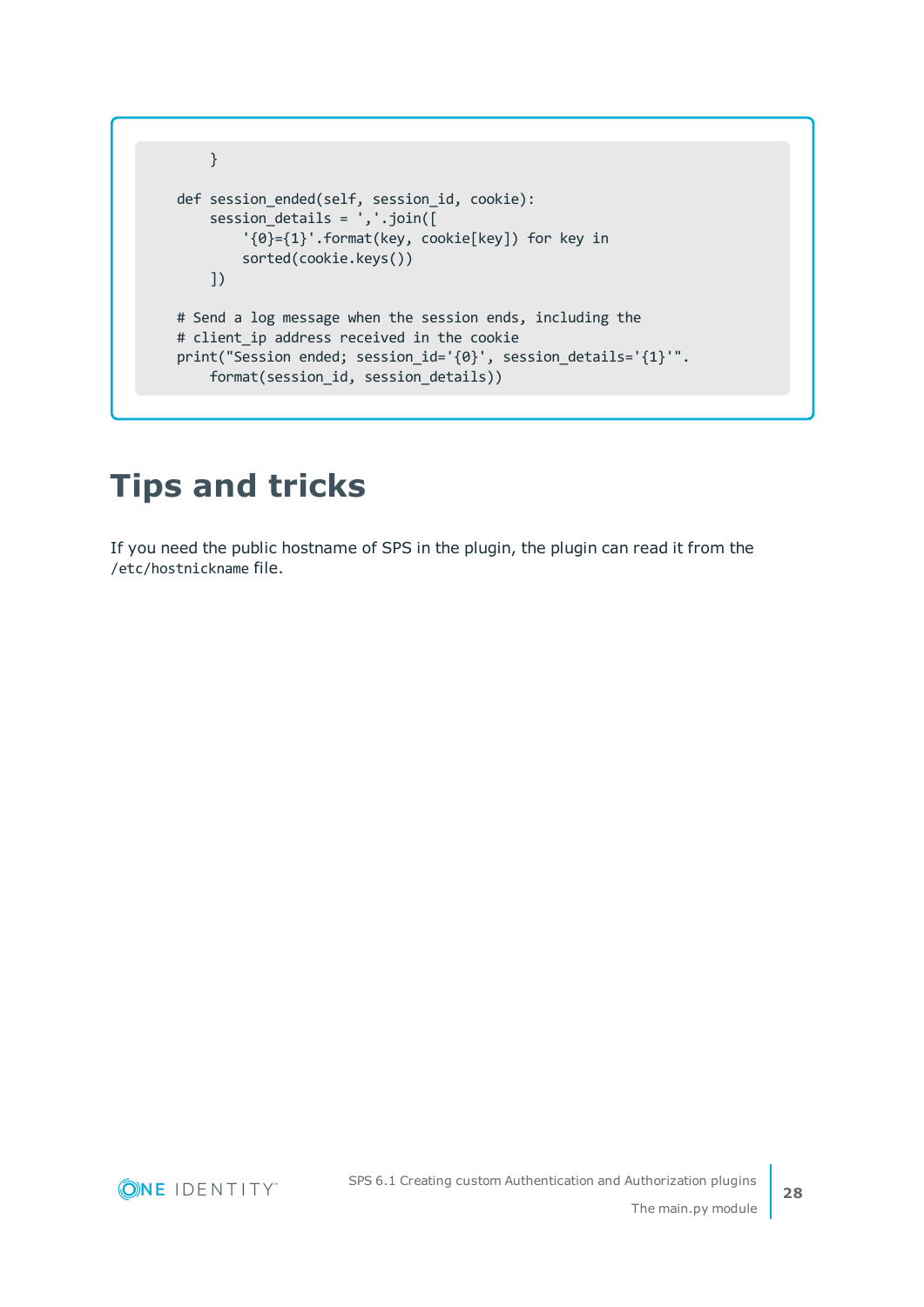# <span id="page-28-0"></span>**The sample configuration file (default.cfg)**

Your plugin .zip file may contain an optional default.cfg sample configuration file. This file serves to provide an example configuration that you can use as a basis for customization if you wish to adapt the plugin to your site's needs.

The only prerequisites for this file are as follows:

- It must be a UTF-8 encoded text file.
- The size of the file must not exceed 10 KiB.

Other than these prerequisites, the contents of the file are not restricted in any way.

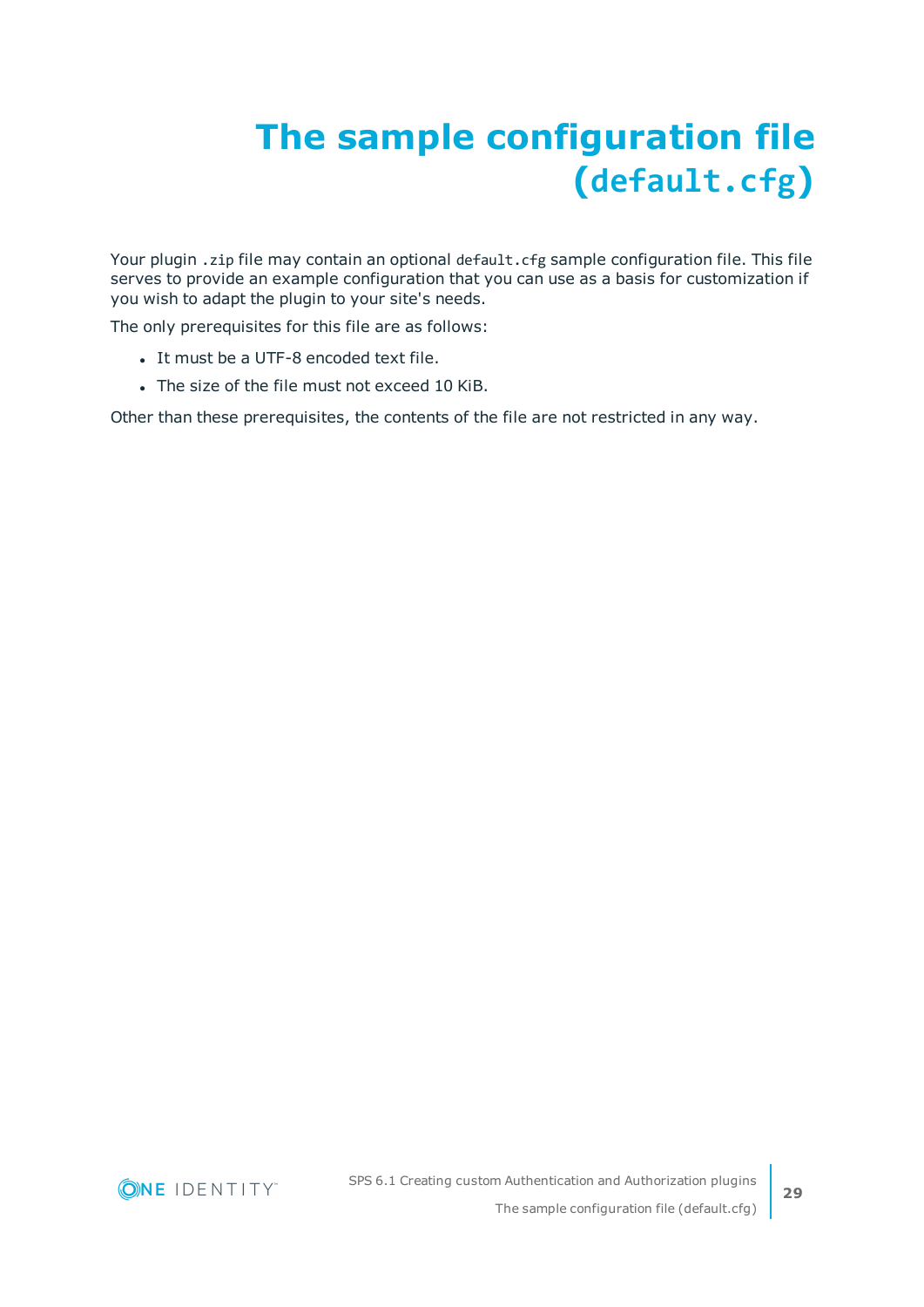# **Plugin troubleshooting**

<span id="page-29-0"></span>On the default log level, One Identity Safeguard for Privileged Sessions (SPS) logs everything that the plugin writes to stdout and stderr. Log message lines are prefixed with the session ID of the proxy, which makes it easier to find correlating messages.

To transfer information between the methods of a plugin (for example, to include data in a log message when the session is closed), you can use a cookie.

If an error occurs while executing the plugin, SPS automatically terminates the session.

#### **O** NOTE:

This error is not visible in the verdict of the session. To find out why the session was terminated, you have to check the logs.

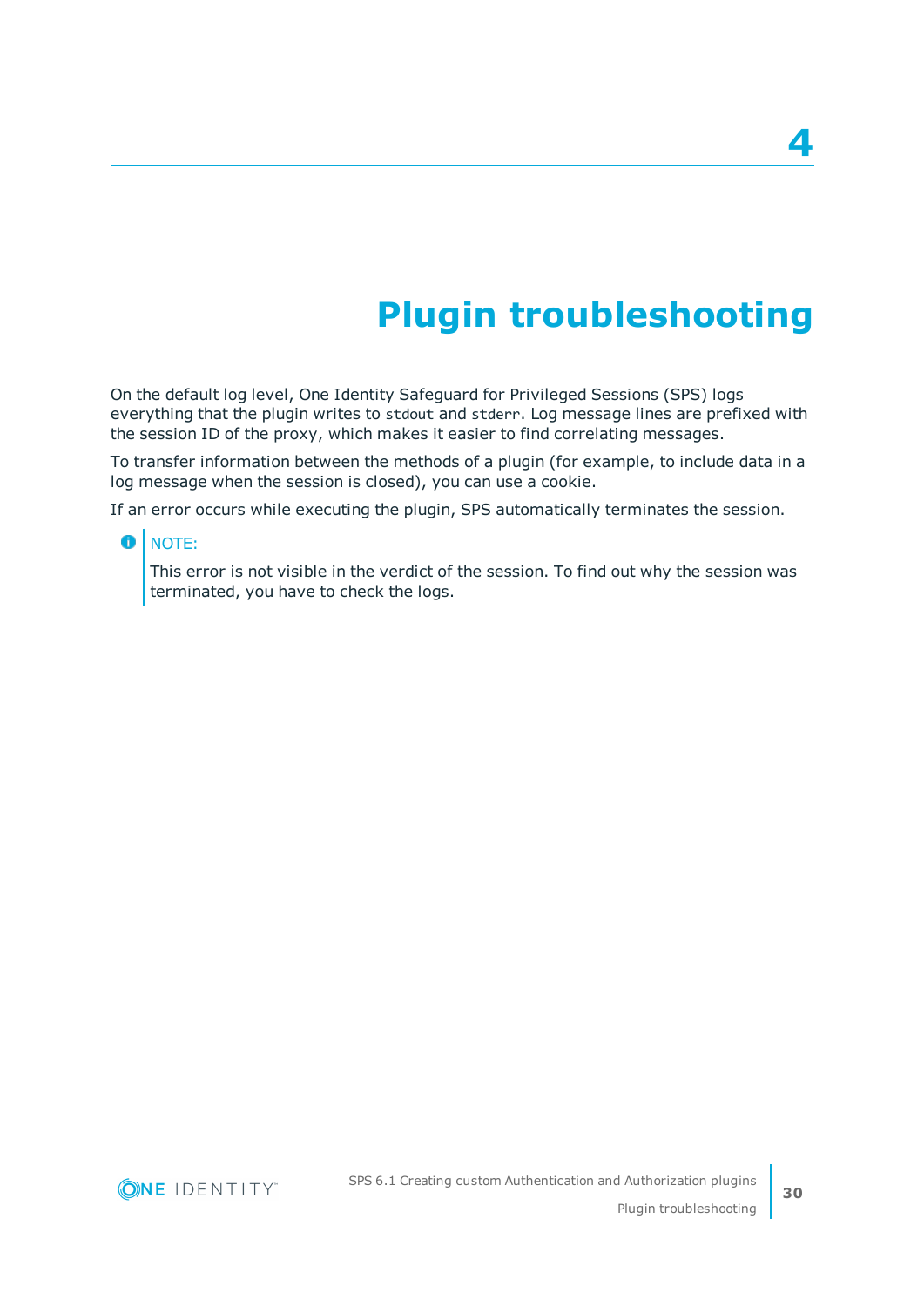# <span id="page-30-0"></span>**Integrating SPS to ticketing systems**

From SPS 5 LTS and later, this functionality is available using the Authentication and Authorization (AA) plugin.SPS executes the authorize method after the authentication method, and any inband gateway authentication or inband destination selection selection steps. As a result, the authorize method already has access the IP address of the target server, and the remote username (that is, the username used in the server-side connection).

To use an AA plugin to integrate SPS to a ticketing system, note the following points.

- You can only request the ticket ID or other information from the user in the authentication hook [\(authenticate](#page-13-0) on page 14). For details on how the user can provide such data during a connection, see "Integrating external [authentication](https://support.oneidentity.com/technical-documents/safeguard-for-privileged-sessions/6.1.0/administration-guide/advanced-authentication-and-authorization-techniques/integrating-external-authentication-and-authorization-systems/) and authorization systems" in the [Administration](https://support.oneidentity.com/technical-documents/safeguard-for-privileged-sessions/6.1.0/administration-guide/advanced-authentication-and-authorization-techniques/integrating-external-authentication-and-authorization-systems/) Guide.
- <sup>l</sup> You must implement the actual authorization (for example, connecting and querying the ticketing system) in [authorize](#page-20-0) on page 21. As a side effect, if the user submits an invalid ticket ID (or other invalid information) in the authentication hook, this error will not be recognized until the authorization hook. The user cannot correct this error and SPS will reject the connection. In this case, the user must initiate a new connection to provide the correct information.
- Only the Remote Desktop (RDP), Secure Shell (SSH), and Telnet protocols are supported.